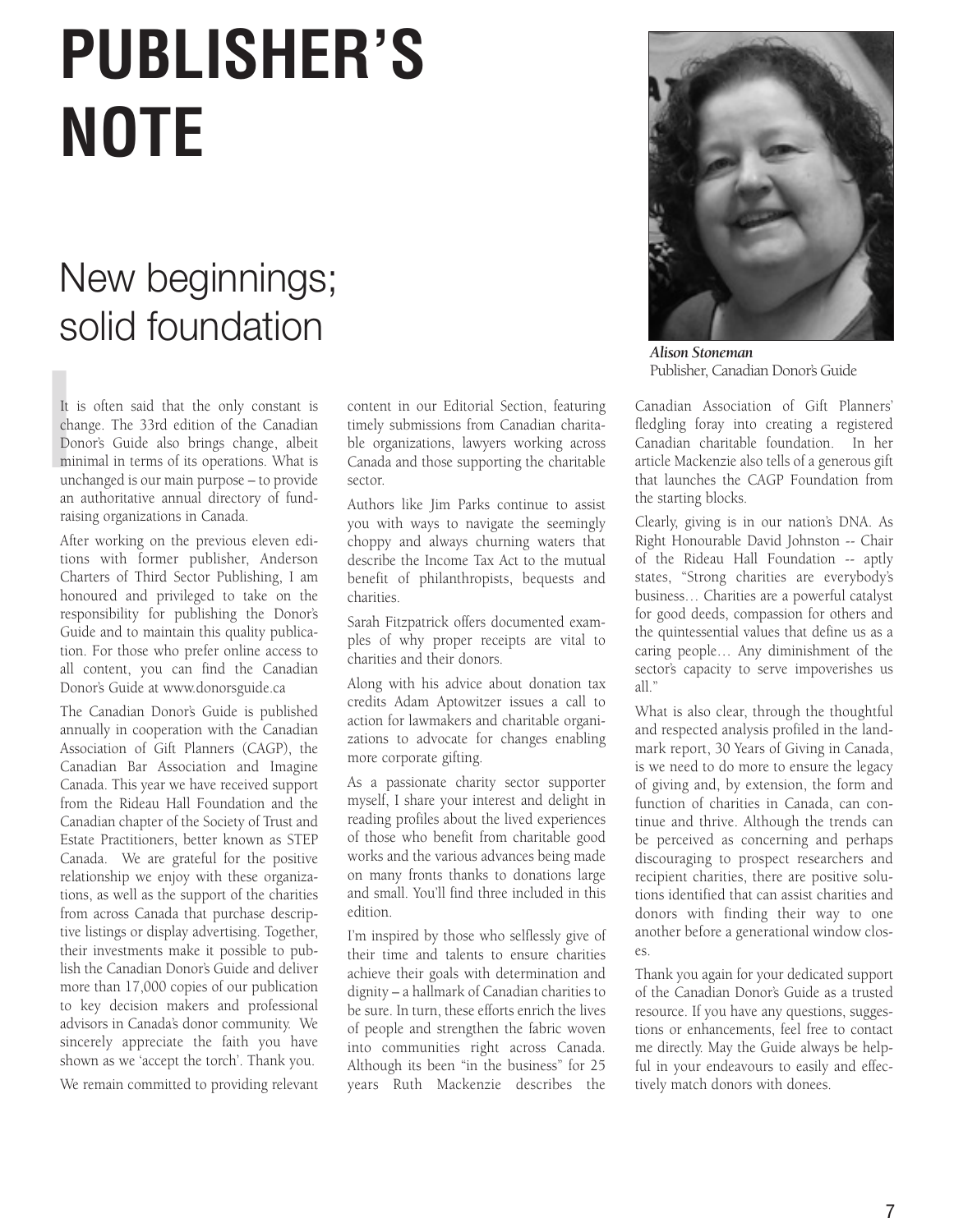## **OPINION**

## Charities chasing ever-decreasing pool of aging donors

The genes<br>able. Acc<br>annually<br>But our s<br>to our qu The generosity of Canadians is unquestionable. According to tax filer data, Canadians annually give over \$14 billion to charities. But our strong culture of giving, so essential to our quality of life, is increasingly at risk.

The Rideau Hall Foundation (RHF), in partnership with Imagine Canada, has just released a landmark report, entitled 30 Years of Giving in Canada, examining charitable donations and giving patterns from 1985 to 2014. The study paints a highly nuanced picture of the future of philanthropy. Its conclusions are simultaneously a source of concern and optimism.

First, the not-so-good news: donations are dropping across all age categories and donors aged 50 and over account for 74 per cent of donations.

From a peak in 1990, the percentage of tax filers claiming donations has dropped by roughly a third, while the average amount claimed has nearly doubled. Total donations have continued to rise only because those who give are giving more. Charities are chasing an ever-decreasing pool of aging, affluent donors.

The conclusion is inescapable. Charities must raise donation rates among younger and new Canadians. The good news is these groups offer fertile ground for charities and much more can be done to increase giving, but time is of the essence.

Specifically, charities must innovate to drive efficiencies and advance service quality. Greater transparency is needed to win trust. Charities must also become more adept at leveraging digital technologies and social media to engage young and new Canadians.

According to the RHF report, motivations for giving among young Canadians are strong – compassion for those in need, personal commitment to a cause and the desire to contribute to their community.

However, younger Canadians have identified barriers to giving. They are more likely to say they are not being asked to give more and do not know where to give. Interestingly, young donors express higher levels of trust in charities.

The report suggests younger Canadians are willing to give more but are not being effectively engaged.

I am inspired, but not surprised, by the study's findings about the propensity of new Canadians to give and their contributions to building a better Canada. The report dispels any notion that new Canadians are less generous. In fact, the annual average donation by new citizens is \$672, compared to \$509 for those born in Canada. The generosity of non-citizens is also significant. Despite lower incomes and less familiarity with Canadian society, the average donation of non-citizens is \$450.

The report's finding reminds me of presiding over citizenship ceremonies for new Canadians and encouraging our newest citizens to engage with their communities. For me, the data reinforces the vision of Canada as a nation of nations that is stronger for our differences. We should all be proud and humbled by the reality that new Canadians



*Right Honourable David Johnston* Canada's 28th Governor General

give to charity at such high rates.

The ascent of women in philanthropy is another source of optimism. Over the past 30 years, women have steadily gained ground as a percentage of donors. The only factor holding women back is income disparity. As their incomes rise, women will give in ever-greater numbers.

I established the Rideau Hall Foundation to help broaden the reach and impact of the Office of Governor General and work with partners across the country towards the shared goal of a better Canada. A key objective of the RHF is to widen the circle of giving by reinforcing giving as a fundamental Canadian value.

Strong charities are everybody's business. Individual Canadians should reflect on the societal value the giving sector creates. Charities are a powerful catalyst for good deeds, compassion for others and the quintessential values that define us as a caring people. More than 13 million Canadians volunteer to work with charities to serve worthy causes and help those in need.

Any diminishment of the sector's capacity to serve impoverishes us all. The next time you're asked for a donation to a cause that reflects your values, carefully reflect on your decision. All of us have a stake in the future of philanthropy because all of us have a stake in the future of Canada.

*The Right Honourable David Johnston is Canada's 28th Governor General and Chair of the Rideau Hall Foundation.*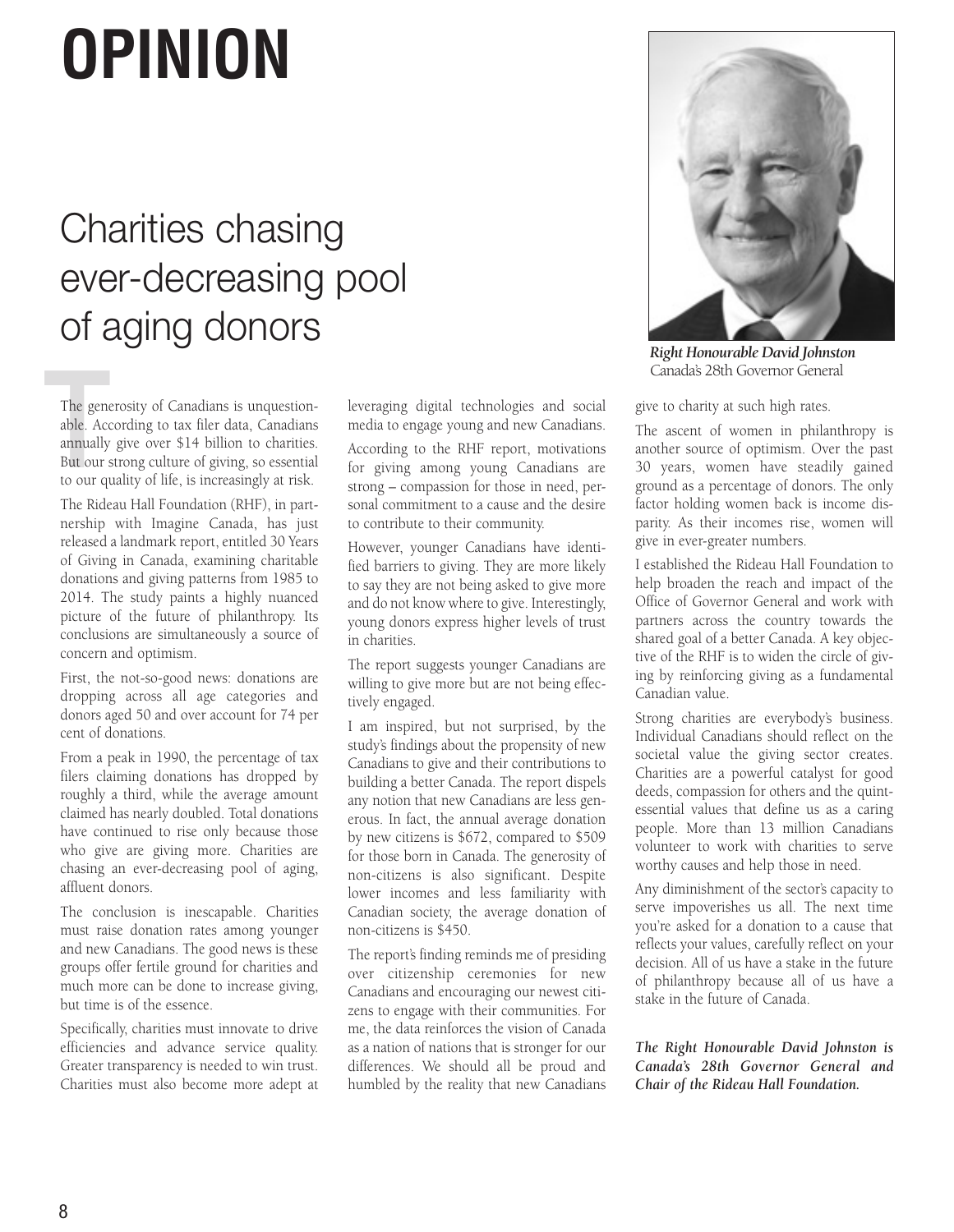## **OPINION**

### Les organismes caritatifs puisent dans un bassin déclinant de donateurs vieillissants

La générosité des Canadiens est indiscutable.<br>Selon les données des déclarants, ils donnent<br>chaque année plus de 14 milliards \$ à des<br>organismes caritatifs. Toutefois, notre solide<br>culture du don, si essentielle à notre qu La générosité des Canadiens est indiscutable. Selon les données des déclarants, ils donnent chaque année plus de 14 milliards \$ à des organismes caritatifs. Toutefois, notre solide de vie, est de plus en plus fragile.

La Fondation Rideau Hall (FRH), en collaboration avec Imagine Canada, vient de publier un rapport phare intitulé Trente ans de don au Canada, qui analyse le don caritatif et les habitudes de 1985 à 2014. Cette étude dresse un portrait très nuancé de l'avenir de la philanthropie. Ses conclusions suscitent à la fois l'inquiétude et l'optimisme.

Commençons par les moins bonnes nouvelles : les dons ont connu une chute dans toutes les tranches d'âge. Par ailleurs, 74 pour cent des sommes sont versées par des donateurs de 50 ans et plus.

Après un sommet en 1990, la proportion de déclarants ayant réclamé des dons a chuté du tiers environ, tandis que le montant moyen réclamé a presque doublé. Le montant total des dons a continué d'augmenter uniquement parce que ceux qui donnent versent davantage. Autrement dit, les organismes caritatifs puisent dans un bassin sans cesse déclinant de donateurs aisés.

La conclusion s'impose d'elle-même. Les organismes caritatifs doivent stimuler le don chez les plus jeunes et les Néo-Canadiens. Heureusement, ces groupes sont un terreau fertile pour les organismes caritatifs, qui peuvent en faire davantage pour accroître le don. Mais, le temps presse.

En effet, les organismes caritatifs doivent innover pour accroître leur efficacité et la qualité de leur service. Ils doivent faire preuve de plus de transparence pour mériter la confiance du public. Ils doivent aussi maîtriser davantage le numérique et les médias sociaux pour rejoindre les jeunes et les Néo-Canadiens.

Selon le rapport de la FRH, les motivations des jeunes sont fortes : compassion pour les gens dans le besoin, engagement personnel pour une cause et désir de contribuer à la collectivité.

Pourtant, les jeunes relèvent des freins au don. Ils sont plus susceptibles de mentionner l'absence de sollicitation ou le fait de ne pas savoir où donner. Par contre, les jeunes donateurs manifestent un niveau de confiance plus élevé à l'endroit des organismes caritatifs.

Le rapport suggère que les jeunes sont disposés à donner, mais ne sont pas sollicités de façon efficace.

Je suis encouragé, mais pas surpris, par les constats de l'étude sur la propension des Néo-Canadiens à donner et sur leur contribution à l'avenir d'un Canada meilleur. Le rapport réfute l'idée que les Néo-Canadiens soient moins généreux. En fait, le montant moyen annuel des dons versés par les nouveaux citoyens est de 672 \$ contre 509 \$ pour les Canadiens de naissance. La générosité des citoyens non canadiens est aussi très significative. Malgré leurs revenus plus modestes et une moins grande connaissance de la société canadienne, le montant moyen de leurs dons s'élève à 450 \$.

Le portait dressé dans ce rapport me rappelle l'époque où je présidais les cérémonies de citoyenneté dans lesquelles j'encourageais nos tout nouveaux citoyens à s'engager dans leur collectivité. Ces chiffres renforcent ma vision du Canada : une nation de nations, que ses différences rendent plus solide. Nous devrions éprouver fierté et humilité devant ces Néo-Canadiens qui contribuent autant aux organismes caritatifs.



*Le très honorable David Johnston* 28e gouverneur général du Canada

La présence grandissante des femmes en philanthropie constitue une autre source d'optimisme. Au cours des 30 dernières années, les femmes ont constamment gagné du terrain parmi les donateurs. La disparité salariale est le seul facteur qui freine leur élan. Lorsque leur revenu augmentera, elles seront de plus en plus nombreuses à donner.

J'ai créé la Fondation Rideau Hall pour accroître la portée et l'influence du Bureau du gouverneur général et pour collaborer avec des partenaires de partout au pays afin de bâtir un Canada meilleur. La FRH s'est donné comme objectif clé d'élargir le bassin de donateurs en renforçant le don comme valeur canadienne fondamentale.

Il revient à chacun d'entre nous de soutenir les organismes caritatifs. Nous devons tous réfléchir à la contribution du secteur caritatif à notre société. Les organismes caritatifs constituent un puissant catalyseur pour la générosité, la compassion et les valeurs intrinsèques qui nous définissent comme peuple bienveillant. Plus de 13 millions de Canadiens font du bénévolat au sein d'organismes caritatifs pour appuyer des causes qui leur tiennent à cœur et aider les démunis.

Toute diminution dans la capacité d'agir de ce secteur représente une perte pour nous tous. La prochaine fois que l'on vous sollicitera pour une cause qui reflète vos valeurs, réfléchissez bien. Nous avons tous un rôle à jouer dans l'avenir de la philanthropie, car nous avons tous un rôle à jouer dans l'avenir du Canada.

*Le très honorable David Johnston, 28e gouverneur général du Canada, préside aujourd'hui le conseil d'administration de la Fondation Rideau Hall.*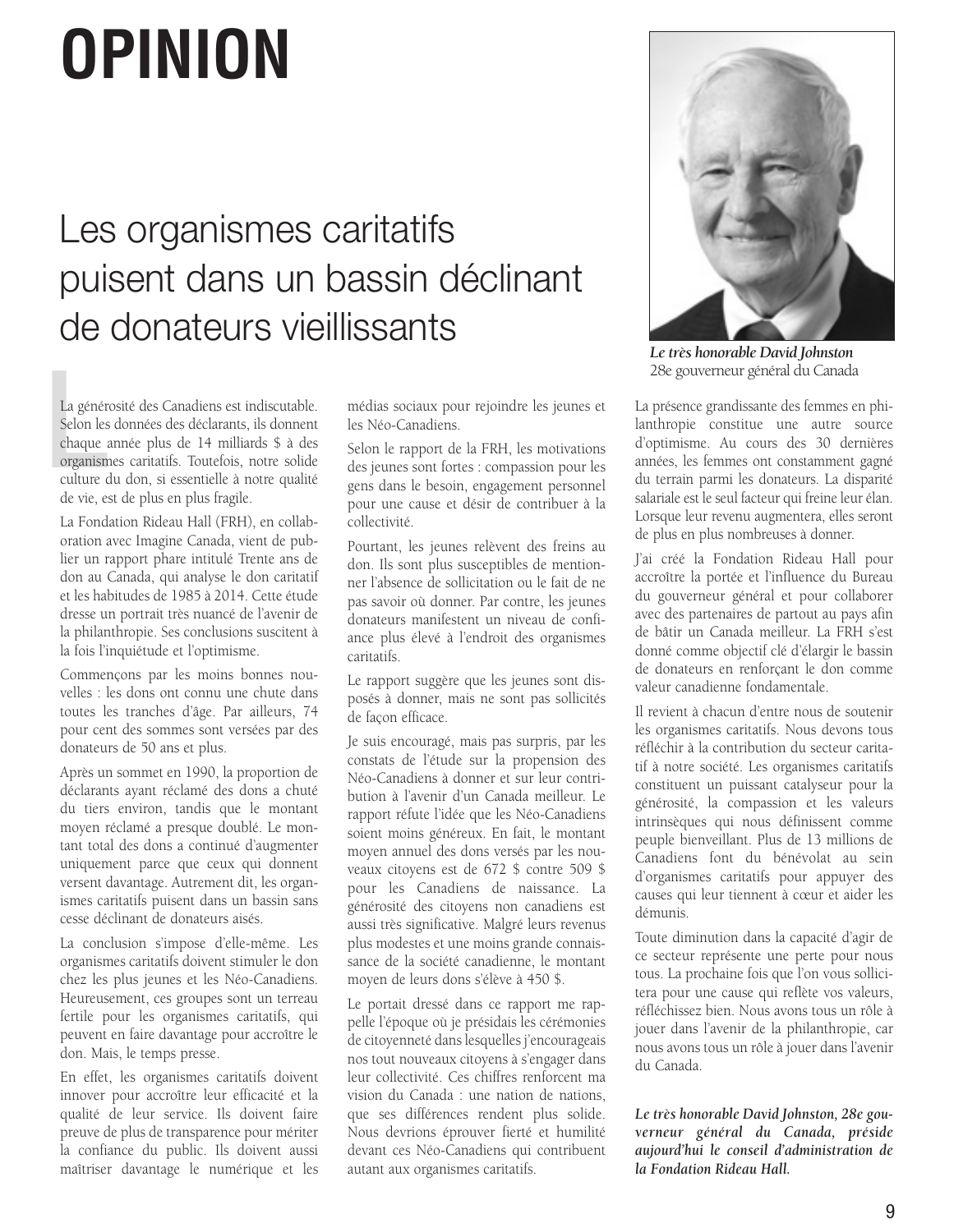# **CHARITABLE<br>
DONATIONS<br>
A Summary of<br>Tax Considerations DONATIONS DONATIONS** DONATIONS

### A Summary of A Summary of A Summary of Tax Considerations Tax Considerations Tax Considerations

#### *OVERVIEW OVERVIEW OVERVIEW OVERVIEW*

**OVERVI**<br>Tax cons<br>structuri<br>can incr<br>which an Tax consequences can be important when structuring charitable gifts. Proper planning can increase the benefits to the donor, which are often a major incentive for charitable giving. A gift to a registered charity by an individual (including a trust) entitles the an individual (including a trust) entitles the<br>donor to a deduction in computing tax otherwise payable, whereas a gift by a corporation entitles it to a deduction in computing tion entities it to a deduction in computing<br>taxable income, as opposed to a tax credit.  $\alpha$  and  $\alpha$  income, as opposed to a tax credit.<br>These rules are found in section 118.1 of the *Income Tax Act* (the "ITA") for gifts by indimome Tax The (the THT) for ghis by their<br>viduals and section 110.1 of the ITA for gifts by corporations. **OVERVIEW**<br>Tax consequences can be important when<br>structuring charitable gifts. Proper planning<br>can increase the benefits to the donor,<br>which are often a major incentive for charividuals and section 110.1 of the ITA for gifts by cornorations  $s<sub>j</sub>$  corporations. taxable income, as opposed to a tax credit. These rules are found in section  $118.1$  of the  $\overline{ }$ Income Tax Act (the "ITA") for gifts by indi-**OVERVIEW**<br>Tax consequences can be important when<br>structuring charitable gifts. Proper planning<br>can increase the benefits to the donor,<br>which are often a major incentive for charitable giving. A gift to a registered charity by

#### *2018 BUDGET PROPOSALS 2016 BUDGET PROPOSALS*

The February 27, 2018 federal budget proposed minor changes dealing with charitaposed innot enanges dealing with enarra-<br>ble donations and related matters, as follows:  $\rho_{\text{WIS}}$ ble donations and related matters, as fol-<br>layer lows:  $\log$  dows:

- 1. The concept of "eligible donee" will be expanded to include municipalities. Expanded to include indifferentles.<br>This will enable charities whose registration has been revoked to avoid revocation has been revoked to avoid revocation tax by transferring property to  $\frac{1}{2}$  municipalities, as well as to other "eligible donees". as file control 1. The concept of engine donee while
- 2. Foreign universities that are qualified roteign unversities that are quantited donees will no longer be listed in a schedule and prescribed by regulation. Initial technical concerns seem to have been addressed by the Department of Finance, as discussed below.

The government plans to clarify the rules dealing with political activity, recognizing that charities play an important role in public policy, following the report of an expert panel in 2017. The government will also try panel in 2017. The government will also try<br>to support local journalism in Canada through new models that encourage private giving and philanthropic support.

The March 28, 2018 Ontario budget proposed changes in the donation tax credits posed changes in the donation tax credits<br>for donors who are subject to Ontario tax. The current rules are complex because of surtax and there are five tiers. Ontario plans to abolish the surtax credits tier and raise the top provincial donation tax credit to  $\frac{1}{2}$  $17.5\%$ , resulting in a three tier system that is similar to those in other provinces.  $\mathbf{r}$ 

#### *BASIC TAX RULES* BASIC TAX RULES

#### Individuals **Finding the Strengthen Canada's** corporations of private corporations in the "excess business hold-

mantiana.<br>An individual donor can claim a credit Financing regime by the corporation of the corporations and an effort by CRA to the summary comments on charities that are registered by Canada Revenue Agency ("CRA"), Registered Canadian Amateur Athletic Associations (RCAAAs), certain non-profit housing corporations, Canadian municipalities, the crown, the United Nations and certain foreign charities (including certain foreign universities) and other donees. Credits or deductions are available only for gifts to "qualified donees" except as noted. The federal tax credit is calculated at the<br>lowest personal tax rate of up to \$200. For Fire rederar dat eredr is calculated at the lowest personal tax rate of up to \$200. For towest personal tax rate or up to  $\sqrt{2\epsilon}$ . The gifts exceeding \$200, the credit is 33% of  $\frac{1}{2}$  charge exceeding  $\frac{1}{2}$  comparable tax the amount of the gift. A comparable tax the table or the gath or comparable tall<br>credit is available in calculating provincial taxes, with special rules in Quebec. An individual can claim credit for gifts of up to 75% of net income for the year. Unused credits can be carried forward for five years and used to offset tax in those years, subject to the 75% limit. The limit does not apply in the year of death or the previous year. The  $75\%$  limit is increased by 25% of taxable capital gains realized when making a gift of appreciated capital property, and 25% of recaptured capital cost allowance on a gift of depreciable property (to a maximum of an individual donor can ciaim a credit able capital gains realized when making a<br>gift of appreciated capital property, and 25%<br>of recaptured capital cost allowance on a gift<br>of depreciable property (to a maximum of individual donor con algim a quadit of recaptured capital cost allowance on a gift



*James M. Parks Gardiner Roberts, LLP*

25% of the lesser of the capital cost or the<br>fair market value of the property). fair market value of the property).

This article does not discuss provincial tax implications, aside from pointing out that there are proposed changes in Ontario and variations based on different marginal rates in the provinces or territories. of recaptured capital cost allowance on a gift

#### *Corporations*  $\omega$  por accords and  $\omega$  approximated capital capital capital capital capital capital capital capital capital capital capital capital capital capital capital capital capital capital capital capital capital capital capita  $Corporations$

a corporate donor can claim a deduction in computing taxable income and is subject to the same  $75\%$  limit as individuals. It can claim a deduction of up to 75% of its net income for the year. plus  $25\%$  of a taxable income for the year. plus  $25\%$  of a taxable meeting for the year phase 25% of a diffused<br>capital gain and 25% of recaptured capital cost allowance on a gift of depreciable prop-From the category of a taxable from points.<br>
erty (to the same maximum mentioned above.) the capital gain and different capital conditions. marginal rates in the provinces or territocost allowance on a gift of depreciable prop-

#### **TYPES OF GIFTS**

The following are some basic features and tax consequences of certain types of gifts. in large donations not being fully eligible ance to do with the basic reactives and max consequences of certain types of gate.

#### for the expected tax credits. 1. Gifts by Will cost or the fair market value of the proper-

1 *1. Gifts by Will* Gifts made by will are "testamentary" gifts. The donor ("testator") states in a will that on rhe donor (*testator )* states in a will that on death, property is to be given as a bequest or legacy to a named charity or a charity to be chosen by the executors. The gift can be cash or property, such as a work of art or shares. If the testator leaves too much discretion to the executors in choosing a charshares. If the testator leaves too much discretion to the executors in choosing a charity or the amount of the gift, CRA could allege the gift is made by the estate and not deemed to be made in the year of death. I ne c<br>death<br>legacy<br>chose diamate, property to the subject the transportance.

Testamentary gifts are deemed to be made by the estate rather than by the deceased. *Fy* the estate rather than *by* the deceased.<br>The estate can elect to claim the credit in the deceased's year of death or the preceding deceased's year of death or the preceding<br>year. A transfer of property must be com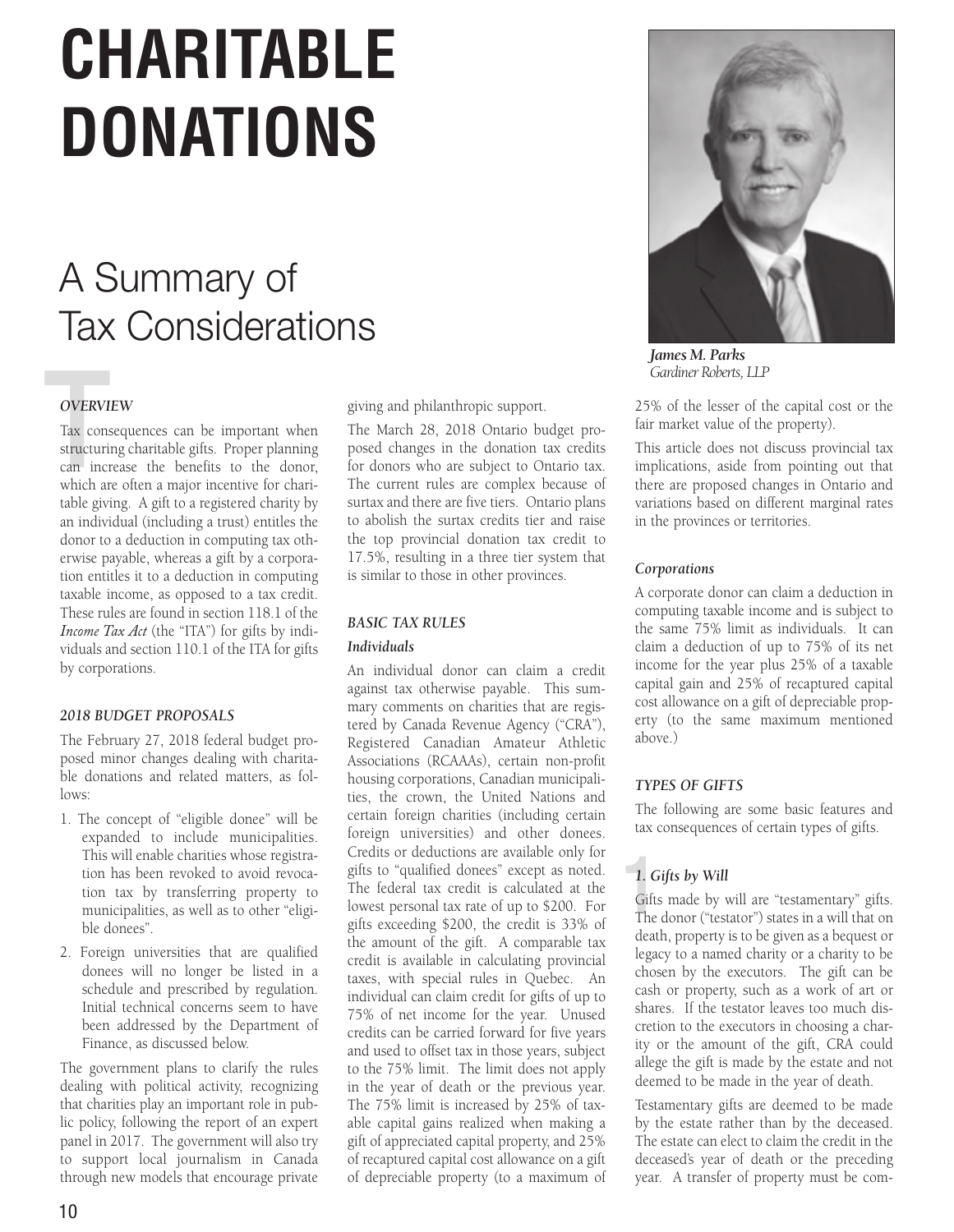pleted within 60 months after death. The credit can offset 100% of net income for the year of death and the prior year. This credit can be useful in calculating tax in the year of death, since the deceased is deemed to have disposed of capital assets immediately before death (subject to certain exceptions, such as for spousal rollovers) at fair market value, realizing capital gains in that year.

A gift made by will or as a designation under a life insurance policy, RRSP, RRIF or TFSA is deemed to be made by the estate at the time when the property is transferred to the donee. To be eligible for full credits, the gift must be made by a graduated rate estate ("GRE", as discussed below) entitling the deceased to claim credit in the year of death or immediately preceding year or entitling the GRE to claim credit in the year of transfer or a preceding year of the estate (but only for gifts in the first 36 months). The property that is transferred must have been acquired by the estate as a consequence of death and, if there is a direct designation, the transfer must be made as a consequence of death. The credit can be shared or allocated between the individual and the estate, but cannot be claimed twice. An estate can qualify as a GRE for up to 60 months after death. However, if more than 36 months have elapsed since death, the estate will not be able to claim a credit in any preceding year of the estate. If the estate is not a GRE, it can claim a credit in the year of the gift or any of the five following years.

#### *2. Annuities*

2. Annuities<br>Charitable organizations can issue annuities,<br>but charitable foundations can be deregis-Charitable organizations can issue annuities, tered if they incur ineligible debt obligations. A charity should ensure that it has legal authority to issue annuities under provincial law dealing with insurance or other relevant laws. The charity can purchase an annuity from a financial institution rather than issuing it itself, to reduce its risk of loss. The value of property received from a charity in exchange for a gift must be determined and becomes the cost of the property to the charity. If the donor receives a stream of annuity payments, the amount of the gift will be equal to the excess of the amount transferred by the donor over the amount that would be required to purchase an annuity providing the same payments.

#### *3. Life Insurance*

A charity can benefit from a gift of a life insurance policy in several ways. A gift involving an insurance policy can result in a large donation at a relatively small cost to the donor. A charity can purchase an insurance policy on the donor's life on the understanding that the

donor (or some other person) will pay the premiums directly to the insurance company, or make cash gifts to the charity so it can pay them. This is often supported by a pledge to pay the premiums. The charity can issue a tax receipt for the premiums paid. On the death of the donor, the charity will receive the death benefit, which will not be a gift by the donor. A drawback from the charity's point of view is that there may be no assurance the donor will pay the premiums. If the donor fails to pay, the charity can surrender the policy or pay the premiums using its own funds.

Alternatively, the donor can transfer an existing policy to the charity and agree to pay future premiums. The charity can issue a receipt for the fair market value of the policy, which may not necessarily be the cash surrender value (normally only whole life or universal life policies will have a value) less any outstanding policy loans. The charity can issue a tax receipt for premiums paid. If a qualified valuator determines that the fair market value of the policy exceeds its cash surrender value (less any outstanding policy loans), the higher amount should be the eligible amount in the receipt issued by the charity. The donor will be subject to tax on the amount by which the cash surrender value (less any outstanding policy loans) exceeds the adjusted cost basis (a defined term) of the policy. CRA has stated that this is not affected by the issuance of an official receipt by the charity reflecting a fair market value that is higher than the cash surrender value.

3. Life Insurance<br>
3. Life Insurance<br>
4. Gi<br>
A charity can benefit from a gift of a life insur-<br>
ance policy in several ways. A gift involving<br>
an insurance policy can result in a large donation of the donor, if the gift i If the charity is concerned that it will not be able to pay the premiums, the donor (or another donor) can give cash, which the charity can use to buy an annuity providing periodic payments to fund the premiums. The charity should be able to treat the annuity and policy in a way that does not cause problems in meeting its disbursement quota. Alternatively, the charity could rely on a promise from the donor (or another donor) to make annual gifts to pay the premiums. The ability to pay the premiums on a donated policy could be a factor in determining the fair market value of the policy. If the policy is likely to lapse because the charity does not pay the premiums, the fair market value could be reduced. A registered charity is not required to pay tax on its income and should not be adversely affected if a policy is not "exempt." The eligible amount of a gift of a life insurance policy will be the lesser of its fair market value and the "cost" of the policy to the donor, if the gift is made within three years after the donor acquired it.

> The donor can continue to own the policy, and name the charity as the beneficiary. The

donor will receive no tax relief for the premiums paid or the value of the policy, since no property is being given to the charity. Under insurance law, the donor can change the beneficiary from the charity to another person. If the charity is the named beneficiary, it will receive the death benefit on the donor's death. The donor is deemed to have made a gift to the charity immediately before death, if the charity receives the death benefit under the policy within 36 months after death. The fair market value of the gift is deemed to be the fair market value, at the time of the individual's death, of the right to that transfer. The Department of Finance has stated that "in nearly all cases" the fair market value at death of the right to transfer is "expected to be" the fair market value at death of the money that is ultimately received. A donor can use life insurance proceeds to pay a bequest in a will, naming the estate as beneficiary. On the donor's death, the estate will receive the death benefit free of tax and pay the bequest to the charity, which will issue a receipt. The credit will reduce tax in the year of death or the prior year, if there are excess credits. In some provinces, probate tax on the value of the proceeds passing through the estate may be a factor. Where life insurance proceeds are paid to an estate and used to pay a bequest, the gift will be treated as a gift by the estate, subject to an election to carry it back to the year of death.

Other arrangements involving life insurance may be tax-effective, such as having a private corporation purchase insurance on the life of one of the shareholders. There are techniques to take advantage of the tax-free proceeds on death, the capital dividend account of the corporation, the rules for taxation of dividends and "post-mortem" planning. Subject to a spousal rollover, capital gains are realized in the year of death. In some cases there can be "double tax" because the deceased owns shares of a corporation that owns assets with unrealized gains. Life insurance can often be used to reduce those gains or the tax, in combination with charitable donations.

In some situations, the features of the policy are shared or ownership of the policy is split. This type of planning raises a number of regulatory and tax issues and requires sophisticated advice for both the donor and the charity. Donors should seek advice about insurance issues as well as tax issues.

#### *4. Gifts of Residual Interests*

A donor can give property to a charity, while retaining the right to use it for his or her lifetime. Alternatively, the donor can establish a charitable remainder trust by transferring assets to the trust, reserving a right to receive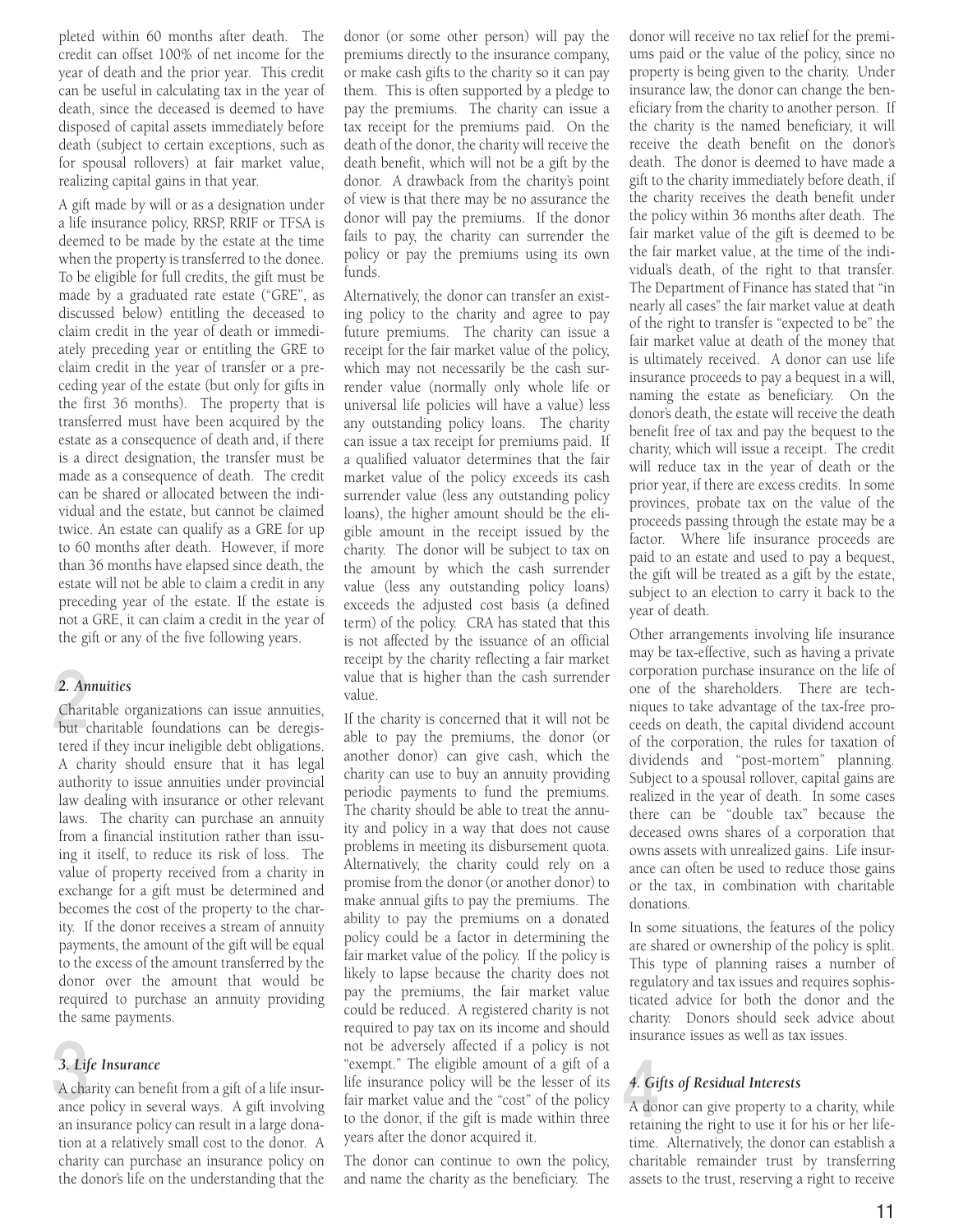payments for life and transferring the balance in the trust on death to a charity. If certain conditions are met, CRA considers the donor has made a current gift. This type of gift could be made during a person's lifetime or by will. The value of the gift will be the fair market value of the transferred property (usually cash) less the present value of the reserved interest, taking into account an appropriate discount rate, the life expectancy of the donor, current interest rates and any other relevant factors. This type of gift is analogous to a charitable annuity. If there is a right to encroach on the capital, the value of the residual interest is considered to be nil. A trust will generally be required for gifts of property other than real estate.

CRA has stated that the gift of a beneficial interest in the capital of a charitable remainder trust is not automatically treated as a gift of a non-qualifying security, but the general anti-avoidance rule might apply if the trust owns non-qualifying securities. CRA will consider whether the trust is "affiliated" with the donor immediately after the gift was made. If the donor retains a beneficial interest in the income of the trust, the donor may be "affiliated" with the trust. Whether this is the case will be a question of fact. A trust and a person are affiliated if the person is a "majority-interest beneficiary." This includes a person who has a beneficial interest in the income of the trust if it has a fair market value that is greater than 50% of the fair market value of all beneficial interests and a person who, with an affiliated person, holds beneficial interests in the income of the trust if the fair market value of those interests is greater than 50% of the fair market value of all beneficial interests.

Using a charitable remainder trust or making a gift of a residual interest by will often involves reliance on the administrative policies of CRA and raises a number of technical issues. The Department of Finance had at one time considered changes in the ITA dealing with charitable remainder trusts, but no amendments were ever introduced. Specific advice should be sought before this type of planning is utilized.

#### *5. Gifts of Capital Property*

5. Gi<br>A doi<br>receiv A donor of capital property is deemed to have received proceeds of disposition equal to the fair market value of the property. If the fair market value exceeds the cost, a capital gain will be realized. If the property is depreciable property, recaptured capital cost allowance is included in income. A donor can reduce capital gains tax on a gift of appreciated capital property to a charity by designating the transfer price as an amount not greater than its fair market value and not less than its

adjusted cost base. The donor will then be deemed to have disposed of the property for the designated amount and considered to have made a gift of the designated amount when calculating the tax credit or deduction. This enables the donor to avoid realizing a capital gain altogether, or realize only a desired amount of capital gain (for example to offset capital losses). There are restrictions for non-resident individuals disposing of Canadian real estate to a charity.

The taxable capital gain is nil for gifts of securities traded on a designated stock exchange (such as shares, bonds, warrants and debentures) and mutual fund shares or units or shares or interests in certain segregated funds. It is more tax-efficient for the donor to give securities directly to a charity, rather than sell them and give the proceeds to it. CRA recently confirmed that if the value of securities increases between the date of death and the date on which they are transferred to the charity, the gain will be deemed to be nil. CRA has confirmed that a contract holder who designates a registered charity as beneficiary of a segregated fund policy does not qualify for the relief in paragraph 38(a.1) from non-recognition of gains.

An employee who exercises a stock option is taxed on a benefit equal to the difference between the fair market value of the shares at the time of exercise and the sum of the exercise price plus the amount paid for the option. In certain circumstances, the employee can claim a deduction against the stock option benefit so only 50% of the benefit is taxable. If an employee stock option is exercised and marketable securities are given to a qualified donee in the year and within 30 days after the option is exercised and if certain other conditions are met, only onequarter of the benefit is taxable. Individuals who make qualifying donations of marketable securities acquired through such stock options are not required to report any of the benefit.

CRA was recently asked about its administrative policy where an employer facilitates a donation of shares acquired by an employee on exercise of a stock option. The Department of Finance will consider extending exemptions from employer withholdings where shares acquired under an employee stock option plan are donated to a qualified donee. However, before considering legislative amendments, it will consider the issues in more detail.

Taxpayers who own eligible unlisted exchangeable securities can exchange them without causing tax to be payable on a gain. There is no tax on a gain on the exchange, and the donor can receive a receipt for the donation of the listed securities received on

the exchange, without recognizing a gain. This beneficial treatment for capital gains on gifts of marketable securities applies to capital gains on the exchange (with some exceptions) of unlisted securities for listed securities where:

- (a) at the time they were issued, the unlisted securities included a condition allowing the holder to exchange them for the listed securities;
- (b) the listed securities are the only consideration received on the exchange; and
- (c) the listed securities are donated within 30 days after the exchange.

There are special rules for exchangeable partnership interests. These are intended to ensure that gains attributable to a reduction in the adjusted cost base of the partnership interest are not exempt.

A gift of a "non-qualifying security" to a charity will be ignored in determining the tax deduction or credit in most cases. A nonqualifying security generally includes an obligation of the donor or a non-arm's length person, a share issued by a corporation with which the donor does not deal at arm's length or any other security issued by the individual or a non-arm's length person. There are exceptions for obligations, shares or securities listed on designated stock exchanges and deposits with financial institutions. If the property is disposed of within five years of receipt of the gift, or ceases to be a "nonqualifying security" within the five year period, the person will be treated as having made a gift at that time. This rule does not apply to an "excepted gift", which is generally a gift to an arm's length qualified donee that is not a private foundation, if the donor deals at arm's length with all of the donee's directors or trustees immediately after the gift. These rules deny a tax credit for certain types of gifts, including shares of privately held companies, subject to some relief if the donee disposes of the security within five years. The rules apply where the non-qualifying security is donated to a trust of which the registered charity is a beneficiary.

CRA recently commented on a situation in which a donor proposed to leave the residue of his estate by will to a private foundation. The residue would include shares of a holding company ("Holdco") owning marketable securities. The shares of Holdco would be redeemed, triggering what would otherwise be a tax refund for Holdco. CRA said the rules dealing with non-qualifying securities would apply if the foundation received shares of Holdco. CRA also discussed whether the redemption would not result in a dividend giving rise to a refund under anti-avoidance rules designed to prevent inappropriate refunds.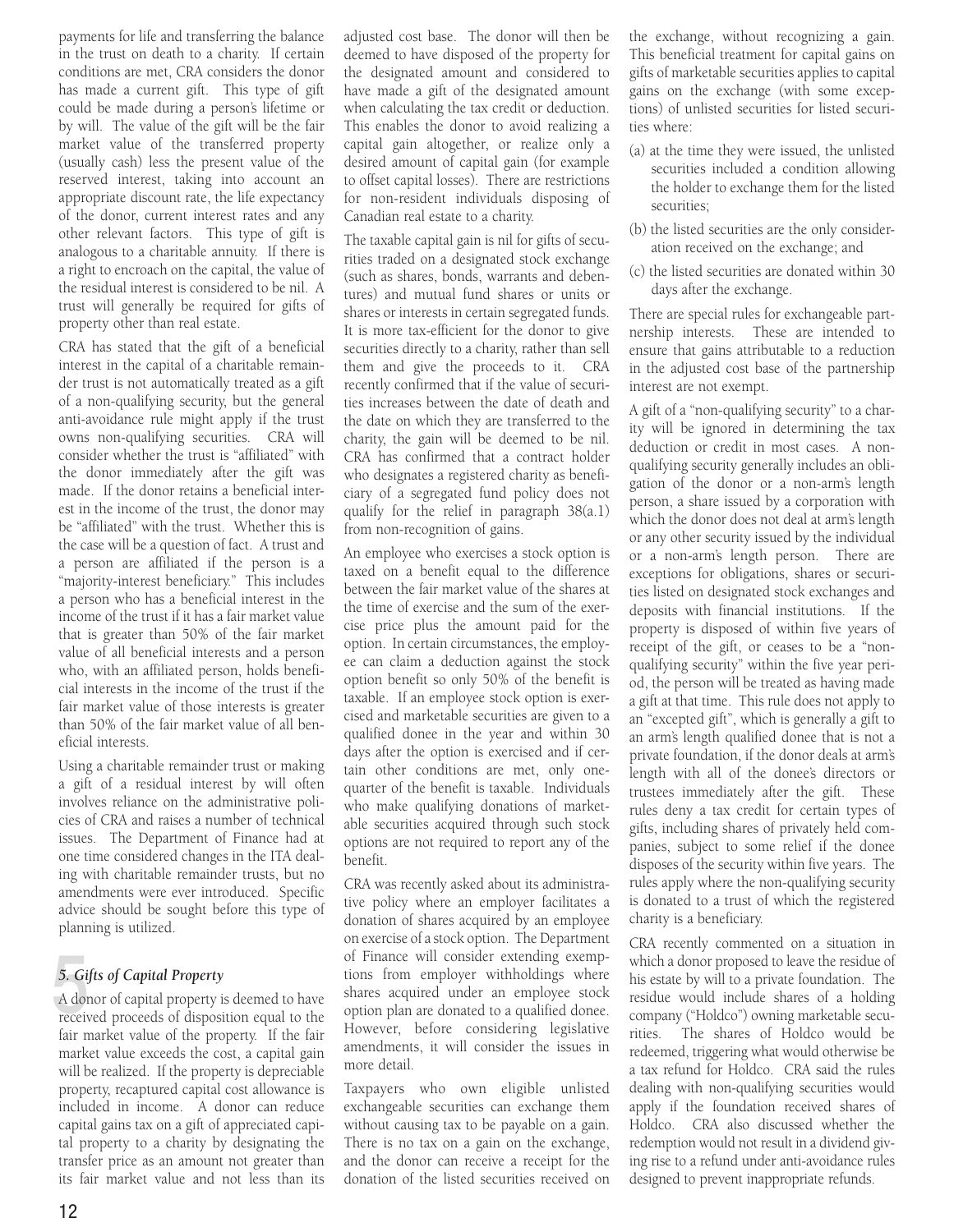CRA also said that a transfer of the shares of Holdco to the foundation from a spousal trust created under the will would not be a gift, since it would be made pursuant to the terms of the will.

Rules dealing with "loan-back" arrangements apply when a person donates property to a charity which is not dealing at arm's length with the person and receives a loan from the charity, or is allowed to use the property donated to the charity. The fair market value of the gift is reduced for purposes of calculating the tax credit. These rules apply to certain arm's length arrangements. CRA's administrative positions on gifts of capital property are set out on its website.

Recognition of a gift is deferred until the time (within five years after the donation) when the qualified donee has disposed of the nonqualifying security for consideration that is not, to any person, another non-qualifying security. An anti-avoidance rule provides that, if as a result of a series of transactions, a particular person holds a non-qualifying security of a donor and the donee has acquired a non-qualifying security of that person or of the donor, the gift will be deferred until such time (within five years of the donation) as the donee disposes of the non-qualifying security for consideration that is not another non-qualifying security of any person.

CRA has stated that where an individual owns "thin" controlling voting shares of a private corporation, under which she is not entitled to receive dividends or to participate beyond a nominal amount on winding up, but controls the corporation, in some circumstances it will treat the value of the shares as more than a nominal amount. A gift of this type of share to a registered charity could offer flexibility in dealing with the valuation issue, particularly if an election is made to treat the amount of the gift as the adjusted cost base of the shares. However, this could raise other issues, including problems under the excess business holdings rules for private foundations and "acquisition of control" issues for charitable foundations.

#### *6. Gifts of Art, Cultural and Ecological Property*

#### *(i) Art*

Certain gifts of inventory by an artist receive special treatment. In those circumstances, where an appropriate designation is made, an artist is entitled to a credit based on the fair market value of the property but no income is triggered on the disposition.

Artwork is generally considered to be personal-use property unless it is inventory. Personal-use property is property that is used

primarily for the personal use or enjoyment and includes jewellery, clothing, furniture, and certain works of art. For purposes of calculating the capital gain or loss, the adjusted cost base and proceeds of disposition of personal-use property are deemed to be at least \$1,000. This rule eases the compliance and administrative burden associated with the reporting of dispositions of personal-use property. The \$1,000 deemed adjusted cost base and deemed proceeds of disposition for personal-use property does not apply if the property was acquired after February 27, 2000, as part of an arrangement in which the property is given to a charity. Therefore, if this type of property with a value of less than \$1,000 is donated to a charity in those circumstances, it will no longer be treated as personal-use property, and any resulting capital gain will be taxable.

#### *(ii) Cultural Property*

A gift of certified cultural property to a designated institution will not trigger a capital gain. The donor will be allowed a credit (if an individual) or a deduction (if a corporation) for the fair market value of the property and will not be limited to 75% of income. There are special rules for determining the fair market value of cultural property. In addition, any capital gain on an object that is donated is exempt from tax. The determination is made by the Canadian Cultural Property Export Review Board and there are extensive rules for the procedures to be followed and appeals if the amount determined is not acceptable to the donor. The Board must certify the property and designate the institution. Unused credits or deductions can be carried forward for five years, or back one year in the event of death. Charities receiving gifts of cultural property are subject to a penalty tax in certain circumstances if they dispose of the gifted property within ten years of its receipt. If the gift is part of a "tax shelter gifting arrangement", the donor cannot use a value for the property in excess of the cost amount.

#### *(iii) Ecological Property*

For the state of the contributions.<br>
Signed School and Ecological Property<br>
Free are similar rules for gifts of ecologically<br>
Free are similar rules for gifts of ecologically<br>
There are similar rules for gifts of ecologica There are similar rules for gifts of ecologically sensitive property to the Crown, a municipality or a charity that is approved for the conservation and protection of the environment. There are incentives for owners of ecologically sensitive land to protect that land while at the same time qualifying for a tax benefit. The precise nature of the conveyance of property will depend on legal issues and in some cases there may be split ownership.

> Special rules apply when valuing gifts of ecological property. These include gifts of the

land itself and gifts of easements over the land. The use of easements provides some flexibility, permitting the owner to retain legal title while fettering its future use and preventing development, but this can raise difficult valuation issues in some cases. The fair market value will be determined by the federal Minister of the Environment and there are extensive rules for the procedures to be followed and appeals if the amount determined is not acceptable to the donor. As in the case of gifts of cultural property, a charity accepting a gift is subject to a penalty if it disposes of the property within ten years or changes its use without the consent of the Minister of ECCC. Under the Ecological Gifts Program, Environment Canada certifies that land is ecologically sensitive and an expert panel certifies the value. Deductions or credits for gifts of ecologically sensitive land or interests in that land are available for carry-forward for ten years, rather than the usual five years. To ensure that donated ecological property is not later used for other purposes, a 50% tax is imposed on the fair market value of the property on a recipient that changes the use of the property or disposes of it without consent of the Minister.

Under the 2017 budget, the 50% tax on disposition or change of use of ecological property without the consent of the Minister of ECCC applies if the property is transferred for consideration and the recipient changes the use of the property or disposes of it without that consent. The Minister will be able to determine whether proposed changes in use of the property would adversely affect conservation initiatives. Private foundations are no longer able to receive gifts of ecological property. This is apparently intended to prevent potential conflicts of interest.

The rules deal with civil law issues in Quebec and permit donations of certain types of personal servitudes if they meet a number of conditions, including a requirement that they run for at least one hundred years.

#### *7. Gifts of Inventory*

Unlike gifts of capital property, gifts of inventory do not permit the donor to choose an amount between the cost of the property and its fair market value. As a result, a gift of property that is part of the inventory of a business will result in an income inclusion. While there will be a corresponding eligible amount for the gift (the eligible amount will depend on whether any advantage is received by the donor), it is frequently less advantageous to donate inventory rather than capital property. This is one of the reasons why special rules were enacted for gifts of inventory made by artists, as discussed above.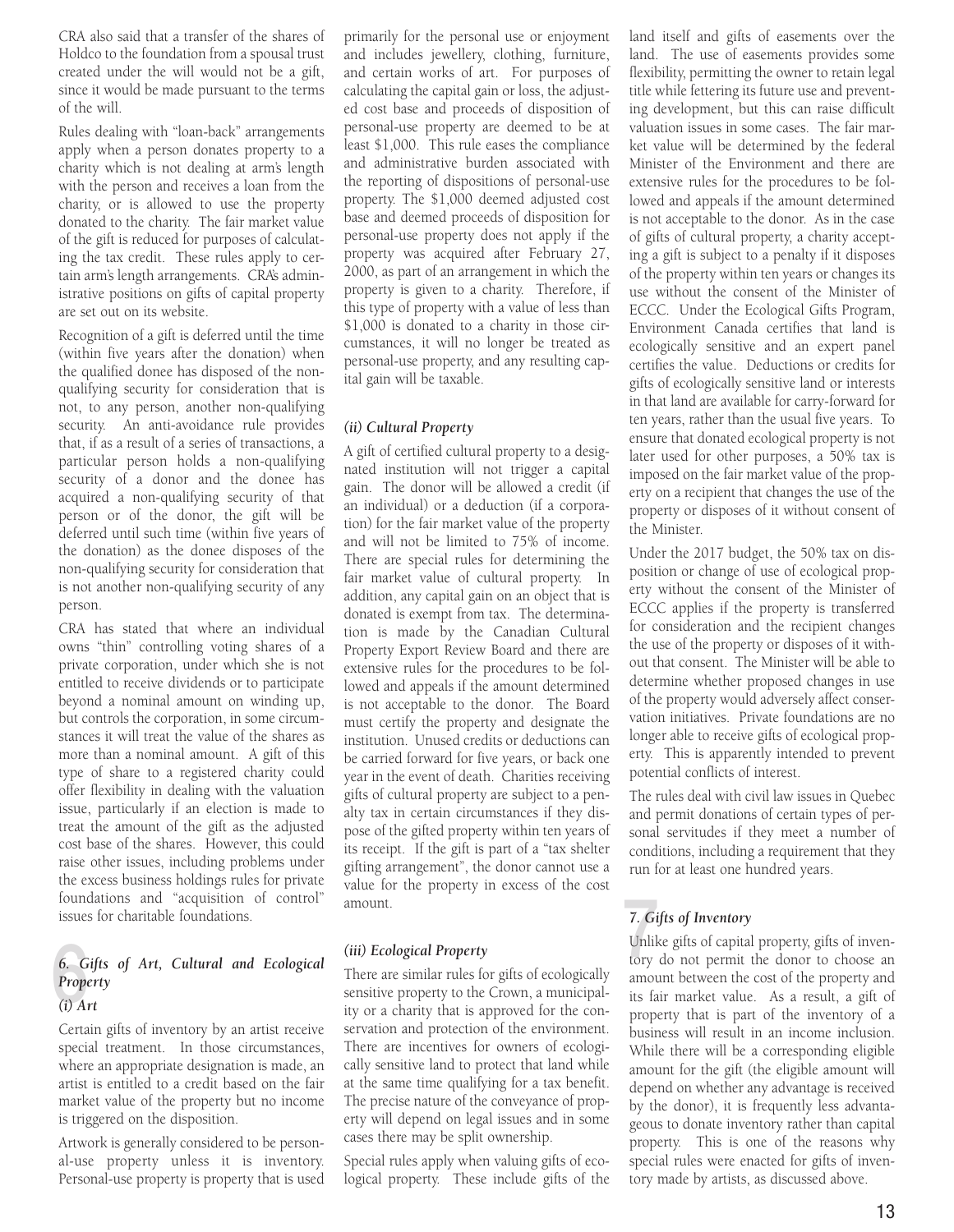Corporations can claim a deduction for gifts of medicine held in inventory to a registered charity, if the charity has received financial assistance from the Canadian International Development Agency (CIDA) and uses the medicine in carrying out its foreign activities. For gifts made on or after July 1, 2008, the medicine must have been available to be used by the charity at least six months prior to its expiration date and must qualify as a drug (within the meaning of the *Food and Drugs Act*) which meets certain technical requirements. In addition, a prescribed return must be filed and the charity must in the opinion of the Minister of International Cooperation meet certain conditions prescribed by regulation. This limits the situations in which corporations can claim tax relief for donations of medicine from inventory.

Under the current rules, a corporation is entitled to claim a special additional deduction equal to the lesser of 50% of the excess of the value of the medicine over its cost and the cost itself. This was intended to encourage corporations to donate medicine for international relief. Under the budget proposals, this measure will be repealed, apparently because the Department of Finance considers that there has been relatively low participation and there are high compliance costs for the charities that receive the donations. This change will not affect the ability of the corporation to claim the standard deduction based on the fair market value of the donated medicine.

#### *8. Gifts to the Crown*

8. Gi<br>A gift<br>Her l A gift to Her Majesty in right of Canada or Her Majesty in right of a Province (a "Crown gift") is subject to the same income limitation as other gifts, i.e. 75% of the donor's income for the year plus 25% of any taxable capital gain, plus an amount equal to 25% of recapture of previously claimed capital cost allowance. Consequently, Crown gifts provide the same tax relief as gifts to other qualified donees. The Crown will include an agent of the crown, and gifts to the museums listed in the *Museums Act* (including, for instance, the National Gallery of Canada, the Canadian Museum of Civilization, the Canadian Museum for Human Rights and the Canadian Museum of Nature) are treated as gifts to the Crown.

#### 9. De<br>
and I<br>
Dona *9. Designations Under RRSPs, RRIFs, TFSAs and Insurance Policies*

Donations made as a consequence of a direct designation of proceeds of RRSPs, RRIFs or TFSAs to a charity on the death of an individual qualify as gifts eligible for the individual donation tax credit, if the transfer of

funds from RRSPs or RRIFs or TFSAs to the charity occurs within 60 months after death. The fair market value of the gift is deemed to be the fair market value, at the time of the individual's death, of the right to the transfer. Since the balance in an RRSP or RRSP is treated as income in the year of death, in the absence of a rollover to a spouse, the credit for a gift to charity in the year of death will effectively eliminate the tax otherwise payable on the balance, if there is a direct designation and an election to carrying it back. This is the same result as if there were a bequest by will of the amount included in income under the RRSP or RRIF, without having to determine the amount in advance. Although CRA will allow spouses to share the credit for a donation, this is not the case for gifts made by will. One spouse can make a gift and the other spouse can utilize the credit while alive, but on death only the estate or the deceased can claim credit and there is no opportunity to shift it to a surviving spouse.

Gifts by will and by direct designation in RRSPs, RRIFs and TFSAs or insurance policies are treated as gifts made by the estate. This provides more flexibility. If the credit is more than can be used in the year of death or the year prior to death, the estate can carry the balance forward under the usual rules. The concept of a GRE is important. Gifts made by will and by direct designation of insurance policies, RRSPs, RRIFs and TFSAs are deemed to have been made when the property is actually transferred to the charity and the estate can choose to carry back all or part of that donation. It is unclear how the rules will apply where there are intervening life interests created by will or in the case of charitable remainder trusts.

### 10. Miscello<br>(i) Social M<br>Social medi *10. Miscellaneous Issues*

#### *(i) Social Media*

Social media have become relevant in some donation arrangements. Some charities raise small amounts by way of text messages. Where donors are not concerned about receipts, this can be an effective way to raise money in small amounts from a wide range of donors. Similarly, "crowdfunding" techniques might be useful for some charities. If a charity engages in a concerted effort to raise money through crowdfunding, it might be regarded as carrying on a business. A charity that carries on business is subject to revocation of registration unless (in the case of a charitable organization or public foundation), the business is "related" to its charitable purposes. One registered charity facilitates the receipt of donations by way of text messages and other electronic means. Another organization enables charities to use crowdfunding and provides access to a broad range of

donors, on the theory that they will give small amounts. The donors receive an official receipt. These arrangements do not seem to cross the line and cause the charity to be carrying on a business, but simply constitute another form of fundraising.

#### *(ii) Dividends After Death*

When an individual dies, the executors can file a separate tax return reporting any "rights or things" owned by the deceased that have been transferred to a beneficiary, such as a dividend declared by a corporation but not received at the date of death. When an election is made, the amount received is income of the beneficiary. This often occurs where shares are transferred by will and the recipient is "beneficially interested" in the estate. If a corporation has declared but not paid a dividend prior to the death and the shares are transferred to a charity under the will, the dividend will not be subject to tax when received by the charity. If a dividend is declared and received by the estate after death, that dividend could be taxed in the estate, even if the shares are transferred to the charity. If the shares are transferred to the charity and the dividend is declared and paid after the transfer, the dividend will not be subject to tax in the hands of the charity. A number of factors are often relevant in dealing with private corporation shares, death and charitable donations.

#### *(iii) Canada/U.S. Issues*

Under the Canada-United States Income Tax Convention (the "Treaty"), Canadian residents are entitled to relief for gifts made to eligible U.S. organizations, subject to 75% of income for the year from U.S. sources. There are rules without that limit for gifts made to a university or college at which the donor or a family member was a student.

The U.S. organization is not a "qualified donee" as defined in the ITA. CRA has taken the position that a Canadian registered charity cannot treat such a gift as a gift to a qualified donee. Registered charities cannot make gifts other than in the course of carrying out their charitable activities to anyone other than a qualified donee. This is often a factor in the plans for donors who wish to assist Canadian charities in carrying on activities in other countries. There is more latitude for the donor to make a gift directly to the U.S. organization than to make a gift to a registered Canadian charity, with a view to having it support the U.S. organization with a grant.

#### *(iv) Split Receipting*

Under the "split receipting" rules, the value of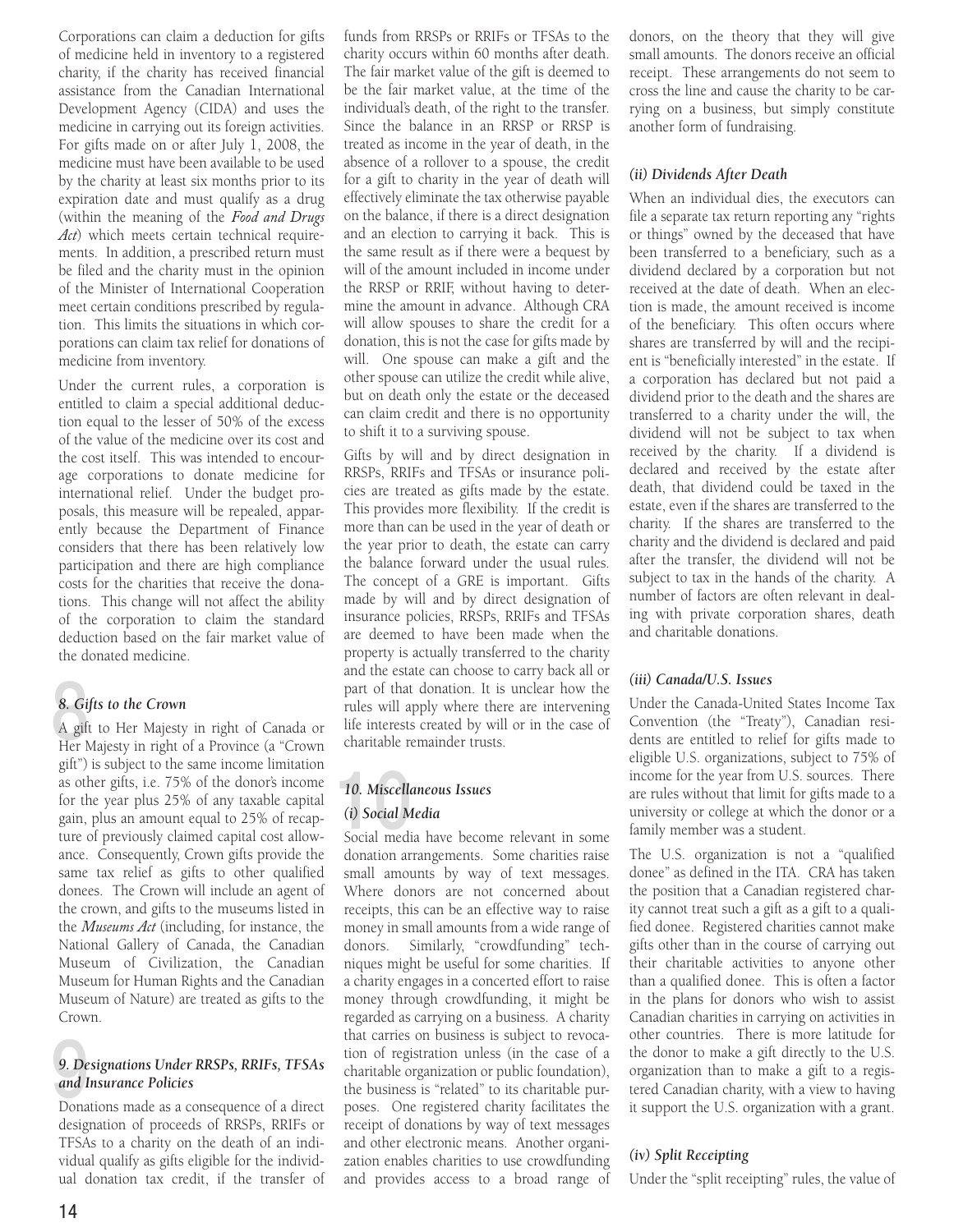a gift is the excess of the value of the donated property over the value of any benefit or advantage received by the donor or a person not dealing at arm's length with the donor. This will apply where some consideration is received from the charity, such as recognition, a small gift, membership, a meal, etc. A charity must place a value on any benefit received by the donor in exchange for the payment, and issue a receipt for the "eligible" amount, even if the benefit is not from the charity itself.

CRA has issued guidance on the split-receipting rules and the concept of deemed fair market value. The guidance deals with the requirement for an intention to give, the amount of an advantage and the nominal threshold which disregards an advantage that does not exceed the lesser of 10% of the fair market value of the property and \$75. An advantage will not be nominal if its fair market value cannot be determined.

CRA has successfully challenged arrangements in which a relatively small amount of money is transferred to a charity, as part of a more complicated arrangement resulting in the issuance of an official receipt for an amount far in excess of the cash. The courts have held that there is no gift, even for the cash amount, because the entire arrangement is a single transaction, with an advantage accruing to the "donor", and no part is a "gift" with the required donative intent.

#### *(v) Tax Shelters*

As a result of perceived abuses, the value of the property donated to a charity cannot exceed its cost, if the gift occurs within three years of acquisition of the property by the donor, or if the donor acquired the property within the preceding ten years and it is reasonable to conclude that one of the main reasons for acquiring it was to make the gift to a qualified donee, regardless of the actual value of the property. If property is acquired with any expectation that it may be given to a registered charity during the lifetime of the owner, its value cannot exceed its cost. This does not apply to gifts of inventory, marketable securities, Canadian real estate, certified cultural property or approved ecological property or to gifts on death, but applies to gifts of cultural property if the donor acquired the property as part of a "tax shelter gifting arrangement." The intention of the donor when the donated property is acquired is relevant. If one of the main reasons for acquiring the property was to make a gift (other than by will), the donor may have to use the acquisition cost as the fair market value at the time of the gift. For gifts that are subject to the three-year rule or the 10-year rule there are extensive "tracing" rules to deal

with transfers of property prior to the time of the gift.

The reassessment period for participants in tax shelters or "reportable transactions" is extended until three years after filing where the information that should have been filed by the tax shelter promoter or with respect to the reportable transaction has not been filed on a timely basis or has not been filed at all. In most situations, if a taxpayer files a notice of objection to an assessment, there is no requirement to pay the amount in dispute. To discourage taxpayers from participating in charitable donation tax shelters and to reduce the risk that unpaid amounts will not be collected after objections and appeals have been exhausted, CRA can collect 50% of the disputed amount of tax, interest or penalties even if an objection or appeal is pending.

#### *(vi) Anti-Avoidance Rules*

An anti-avoidance rule can apply to a charity that receives cash from a donor and uses it to buy property from the donor at more than its cost. These rules are very far reaching and can have a significant effect on a number of situations in which donors expect to receive credit for the value of the property rather than its cost. CRA expects charities to be diligent in establishing the fair market value based on the "cost" approach, and in determining the value of any advantage that would reduce the eligible amount of a gift. If a donor fails to inform the registered charity of circumstances that reduce the eligible amount, despite the amount shown on the official receipts, the eligible amount will be nil. This is a significant risk for a donor who is prepared to gamble that an advantage will not reduce the eligible amount of the gift. Registered charities should review the circumstances in which gifts of property are received when determining the eligible amount of the gift. In many cases, this will require consultations with the donor.

#### *(vii) Intermediate Sanctions*

CRA can assess charities for intermediate sanctions, which give it the option of assessing tax or penalties rather than revoking registration, for various types of non-compliance, such as issuing improper receipts, carrying on an unrelated business (in the case of a charitable foundation or charitable organization) or carrying on any business (in the case of a private foundation), acquiring control of a corporation, conferring an undue benefit and other defaults. The rules for creating endowments, transfers between charities and meeting the disbursement quota require charities to plan carefully. Anti-avoidance rules prevent "trafficking" in unused charitable donations made

#### by corporations.

#### *(viii) Private Foundations*

A private foundation that owns more than 2% of any class of shares of a corporation is required to report its holdings together with those of persons not dealing at arm's length with the foundation when filing its T3010 return. Where the foundation holds more than 2% and the combined holdings of the foundation and non-arm's length persons exceed 20%, either the foundation or the other persons (or the group collectively) must divest to below 20%. If the divestiture does not occur within stipulated periods of time, the foundation will be subject to penalties. CRA can treat non-arm's length persons as dealing at arm's length, if sufficient reasons are given.

Private foundations are subject to more stringent compliance. For instance, they cannot carry on any business (a charitable organization or public foundation can carry on a "related" business). There are restrictions on acquiring control of corporations, the rules dealing with non-qualifying securities are a concern and the 2017 budget will repeal the ability to transfer ecological property to private corporations in a tax-advantageous manner.

#### *(ix) Disbursement Quota*

The disbursement quota requires a registered charity to spend at least 3.5% of the average value of its accumulated investment assets in the preceding two years on its own charitable activities or by making gifts to qualified donees. Charitable organizations with less than \$100,000 of such assets and charitable foundations with less than \$25,000 of such assets are not subject to this requirement. Previous gifts with restrictions that prevent the charity from spending the capital will be restricted under charity or trust law after the disbursement quota rules were relaxed.

#### *(x) Refund of Gifts*

CRA can issue a reassessment to disallow a credit or deduction and make consequential assessments if donated property is returned to the donor by the qualified donee. The qualified donee returning a gift must issue a revised receipt and send a copy to CRA if the amount changes by more than \$50. Qualified donees must file an information return to disclose returned gifts.

#### *(xi) List of Qualified Donees*

CRA maintains a publicly available list of qualified donees, including registered charities, RCAAAs, Canadian municipalities, cer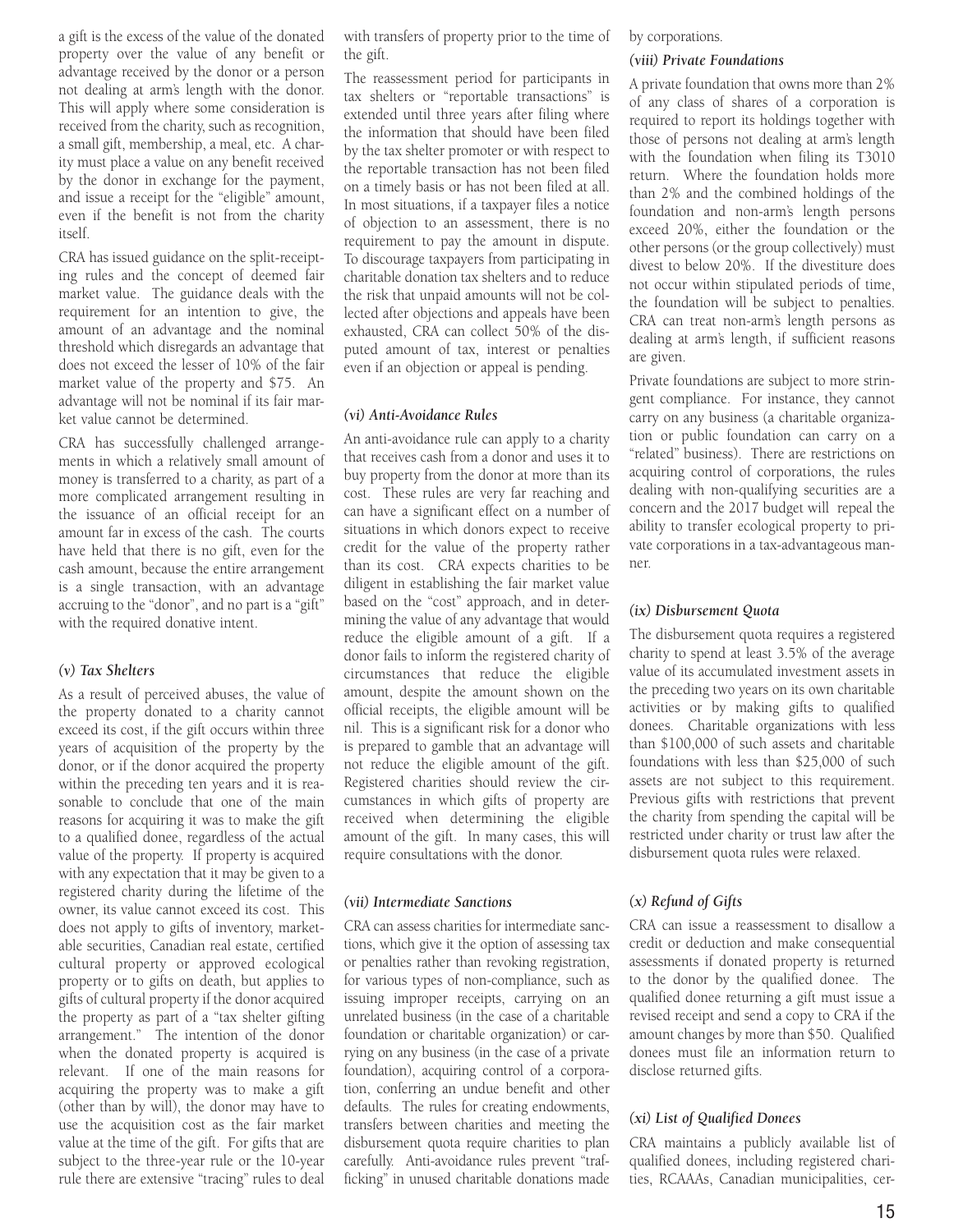tain municipal and public bodies performing a function of government in Canada, certain housing corporations, prescribed foreign universities and certain foreign charities. Most qualified donees are subject to some of the compliance rules that previously applied to registered charities and are required to maintain and make available proper books and records and issue proper receipts. Failure to do so could lead to suspension of receipting privileges, removal from the list of qualified donees or revocation of registration in the case of RCAAAs. RCAAAs are required to have the promotion of amateur athletics in Canada as their exclusive purpose and function and are subject to rules dealing with the conferral of undue benefits and carrying on an unrelated business, similar to the rules that apply to registered charities. In some situations, a prescribed foreign university may have a relationship with other entities, such as teaching hospitals, that could expand the ways a gift can be applied, without running afoul of concerns that it is acting as a mere conduit.

The 2018 federal budget proposal will remove the requirement for foreign universities to be prescribed by regulation and listed in a schedule. There will be "grandfathering" for universities that already recognized as qualified donees and, going forward, foreign universities will be required to register, as is the case for other qualified donees. This is designed to simplify the situation while requiring foreign universities to comply with requirements that apply to other qualified donees that are not registered charities.

CRA can refuse to register or revoke the registration of a charity or RCAAA or suspend its receipting privileges if a director or equivalent official is found to have been involved in certain inappropriate conduct. This generally would be the case if that person has been found guilty of a criminal offence in Canada (or outside Canada, if that offence, committed in Canada, would be a criminal offence) relating to financial dishonesty and has not received a pardon. It also applies to directors or equivalent officials who had been involved in the operation of a charity or RCAAA that was engaged in serious non-compliance for which its registration was revoked within the past five years, or who were "promoters" of a "gifting arrangement" or other tax shelter in which a registered charity or RCAAA participated, if the registration of the charity or RCAAA was revoked within the past five years. There is no requirement to disclose the existence of ineligible individuals in an annual return and CRA will use an educational process if it finds ineligible individuals are

acting as trustees or directors, and ask the registered charity or RCAAA to remove them. This could raise non-tax issues.

#### *(xii) Graduated Rate Estates*

There will be a deemed disposition of capital property immediately before death at fair market value unless there is a spousal rollover. For deaths after 2015, the credit will not be available until the estate transfers the property to a charity within 60 months after death. However, for transfers made after 36 months, the credit cannot be carried back to a previous year of the estate.

The capital gain will be based on the fair market value of the property at the date of death, but the charitable receipt will be based on the value of the property when the transfer occurs. If the value of the property fluctuates (which is almost always likely to be the case, except for property with a clearly fixed value), the value of the gift will be more or less than the value used to determine the capital gain. This presents a potential mismatch, along with the concern about the interest cost, if the transfer does not occur until after the terminal return has been filed.

There are issues about transfers of the residue of an estate with an intervening life interest. Jurisprudence has established that a gift of the residue of an estate to a charity is treated as a current gift, regardless of the fact that the charity does not receive the property until later, as long as the value of the residual interest can be calculated using actuarial principles, and there is no discretion to encroach on capital prior to the death of the income beneficiary. The value of the residual interest is determined by subtracting the current value of the life interest, based on various assumptions, from the value of the assets, as in the case of a charitable remainder trust. Gifts of residual interests will no longer be allowed until there is an actual transfer of property.

If there is a delay in completing the transfer of property by will, there may be questions about income received on that property before the transfer. CRA says the estate cannot allocate the income to the charity and deduct it in computing its income and also treat it as a charitable donation. The estate will be able to choose one course or the other but not both. If income earned on property not transferred until after death might be regarded as income of the estate, "payable" to the charity, deductible in computing the estate's income and included in the income of the charity, then this should be relatively neutral and not cause tax consequences for the estate or the charity. On the other hand, if the income is treated as part of the gift to the charity, there might be a delay if the property has not been transferred and the time frame for recognizing the donation is delayed. For deaths before 2016, the gift was treated as a gift in the year of death and the income from that property would likely be regarded as either income payable to the charity (and deductible by the estate) or part of the gift and thus included in the amount of the receipt for the year of death.

An estate can carry back a capital loss realized in its first year and deduct it from gains in the terminal return. The estate will file an amended terminal return or an amended return for the prior year if a donation credit is carried back. This could affect the interest that is refunded as a result of the overpayment in the terminal return or the year prior to death.

(xiii) Official receipts must disclose CRA's website address. CRA changed its email address and recently announced that although it is not enforcing this rule now, it will require all official receipts to include its new email address by the end of March 2019.

(xiv) The incentive that enabled "first-time donors" to claim a "super credit" expired on December 31, 2017.

(xv) A Special Committee of the Senate is currently undertaking review of the charitable sector. The general mandate of the Committee will be to examine "the impact of federal and provincial laws governing charities, nonprofit organizations, foundations and other similar groups and to examine the impact on the voluntary sector in Canada."

#### *CAVEAT*

This summary is of a general nature only, is not intended to deal with all Canadian income tax considerations. It is not intended to be, and should not be construed to be, legal or tax advice to any particular reader. Therefore, readers should consult their own tax and legal advisers with respect to their particular circumstances.

> *April, 2018 James M. Parks Gardiner Roberts LLP*

*Member of: Canadian Bar Association Canadian Tax Foundation International Fiscal Association International Bar Association Society of Trust and Estate Practitioners American Bar Association New York State Bar Association*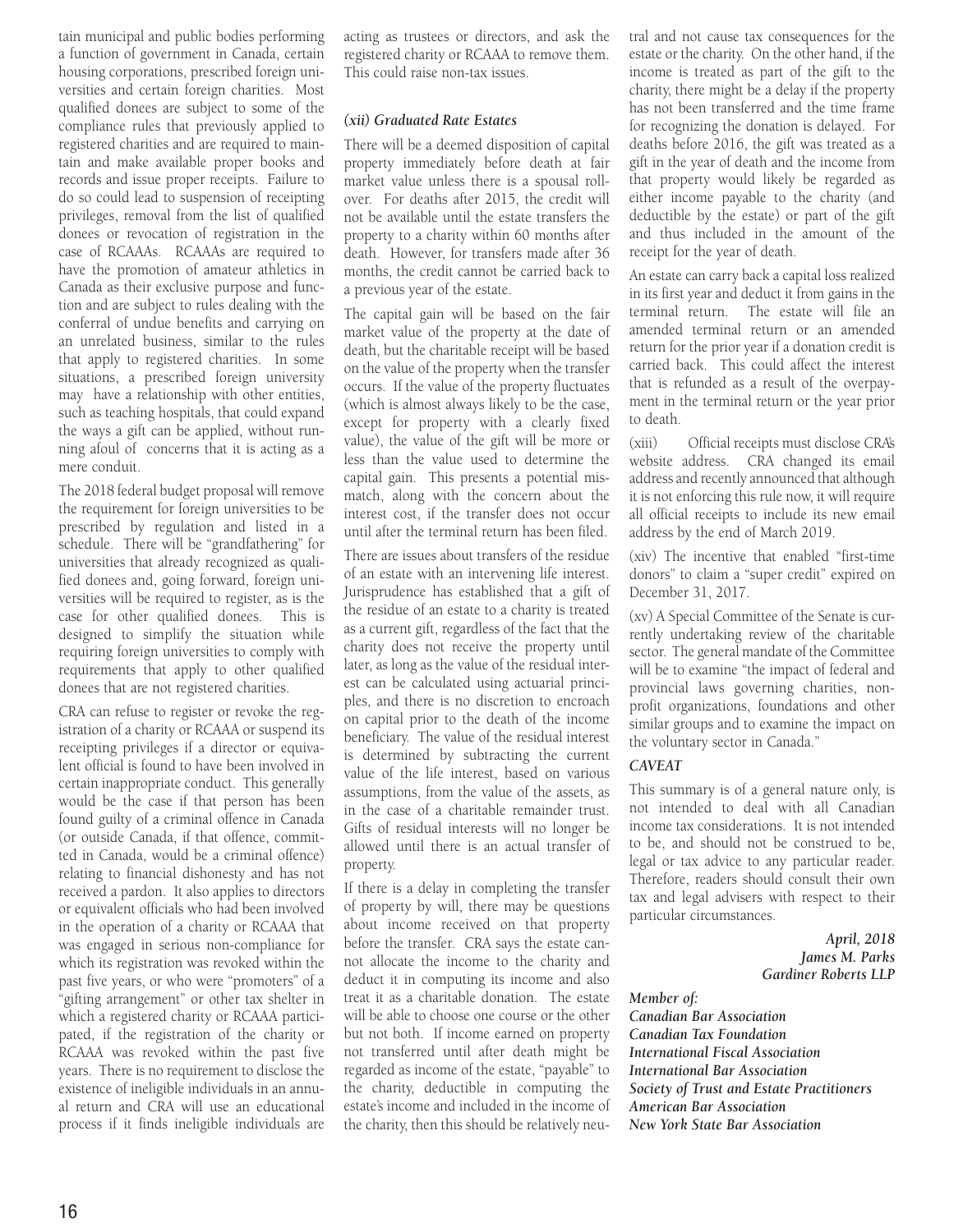## **DONATION RECEIPTS**

### Proper Receipting Improves Donor Relations

Donation re<br>sons that<br>charities.<br>donation r<br>may be an Donation receipts is one of the primary reasons that organizations become registered charities. Registered charities can issue donation receipts to their donors, which may be an incentive for donors to make charitable donations. The donor can use the donation receipt to, in the case of an individual, reduce the amount of taxes owed by the donor or, in the case of a corporation, reduce the donor's taxable income.

As donation receipts provide tax advantages, Canada Revenue Agency is concerned that they will be abused and that taxpayers will try to claim tax credits or deductions for donations they did not make, or for a greater value than what was gifted. Accordingly, in order for a charity to issue an official donation receipt, the receipt must contain certain prescribed information under section  $3501(1)$  of the regulations to the *Income Tax Act* (Canada). This information assists in verifying the receipt's legitimacy and how the value of the donation receipt was determined.

There are consequences for improperly issuing donation receipts. The charity can be subject to penalties, loss of the ability to issue receipts and, in extreme cases, loss of charitable registration. A donor who has received an improper donation receipt may not be able to use the receipt and may be denied the tax credit or deduction.

Madamidola v The Queen, 2017 TCC 245 [Madamidola], is a recent decision of the Tax Court of Canada (the "Court") that is a reminder of how important it is for charities to make sure they prepare receipts correctly. In 2004 and 2005, Mr. Madamidola made a number of donations to a registered charity and was provided with two receipts. The Minister of National Revenue reassessed Mr. Madamidola, denying the tax credits that he claimed for the donations. The 2004 receipt said that \$4,058 was received by the charity for January to December 2004. The 2005 receipt stated that the charity received an in-kind donation of chairs and tables estimated at \$6,458 and a cash donation of \$2,000 for January to December 2005.

Mr. Madamidola testified that the 2004 donations were made up of \$4,000 in cash and a small balance representing food donations. The 2005 donations were made up of \$6,458 for tables and three dozen folding chairs and a balance of \$2,000 in cash.

When an individual taxpayer is reassessed, the taxpayer must file with the Minister the official donation receipt in order to claim the tax credit for the donation. In Madamidola, the Court noted that there has been a considerable amount of case law on donation receipts and that these cases stipulate that when a charity issues a receipt it must diligently following the requirements set by the regulations to the *Income Tax Act* (Canada). Any failure to meet the requirements will invalidate a receipt.

The Court found that the receipts issued to Mr. Madamidola had deficiencies, including:

the address of the charity listed on the receipt was not the address recorded with the Minister;

the place or locality where the receipt was issued was not clearly stated;

for the gifts in kind, the dates on which the gifts were received was not stated (i.e., the receipts stated only that they had been made within the relevant years); and

Mr. Madamidola's address was not included. For the gifts in kind, the Court also raised



*Sarah G. Fitzpatrick* Lawyer at Miller Thomson LLP

concerns that there was no evidence on who determined their value or how their value was determined. The receipt for a gift in kind is based on the fair market value of the item gifted. This is best established by appraisal reports, but can also be established with other evidence, such as purchase receipts. The Canada Revenue Agency's guidance on gifts in kind states that, if the gift is expected to have a value of less than \$1,000, a member of the charity or another individual with sufficient knowledge of the property that is being gifted can determine the value. If the gift is expected to have a value of over \$1,000, then someone who is not connected to the charity or the donor should conduct a professional appraisal.

As a result of the deficiencies, the Court dismissed Mr. Madamidola's appeal of the Minister's denial of the tax credits he claimed. He was not able to use the donation receipts.

This case is a reminder that charities need to be mindful of the rules when they issue donation receipts. Donors rely on the receipts in order to claim tax credits or deductions. If the Minister denies a donor's claim for a tax credit or deduction on the basis that the charity did not include all of the required information, this will reflect poorly on the charity and will harm its relationships with its donors.

Charities should familiarize themselves with the rules for issuing donation receipts. The Canada Revenue Agency's website contains useful information on issuing receipts and is a good resource.

*Sarah G. Fitzpatrick is a lawyer at the law firm Miller Thomson LLP*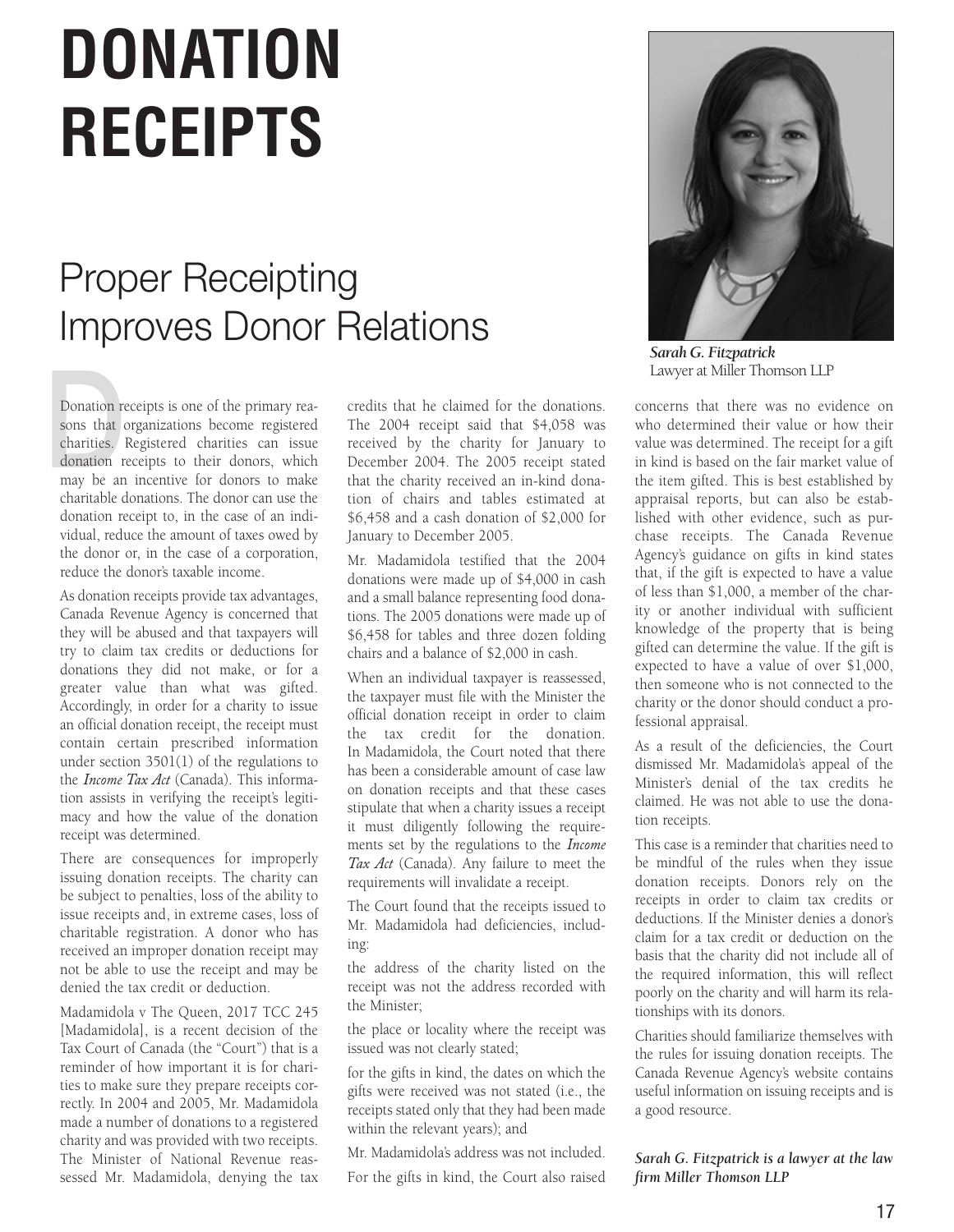## **PROFILE**

### One Family's **Journey**

**This is the story of one family's journey with their son Alec who was born prematurely in North Bay, Ontario as told by his mom.**

On Mother<br>pregnant. It<br>on this spec<br>would be su<br>nancy in a y On Mother's Day, we got the news I was pregnant. It seemed auspicious, finding out on this special day. We prayed this time we would be successful – it was our third pregnancy in a year.

Six months into the pregnancy, we started to believe everything would be okay.

Our excitement grew. However, within a month I was hospitalized with pre-eclampsia. Two days later, at exactly 32 weeks, the doctor informed us that today would be the day we met our son.

We were shocked because I felt fine. We were unaware that I was about to get very, very sick. At day 9, Alec's health failed. He had to be airlifted out to the Children's Hospital of Eastern Ontario (CHEO) in Ottawa. I can still remember getting the call that the airlift team was on its way.

My heart breaks every time I hear of a family having to leave their community to access care, at a time when family support is so critical. We were blessed that our time away from home was short and we were able to return to the Neonatal Intensive Care Unit (NICU) in our home town quickly.

Our little champion got all the care and attention he needed to thrive. His nurses became like family – our angels – caring and watching over Alec every minute of every day.

A nurse named Angela was a beacon of calm in this new world we didn't understand.

When she opened the port in his isolette he would reach out his tiny foot and feel for her hand, for comfort and reassurance. Alec still does that today. I often find a foot on my knee and searching for my hand while we sit at the dinner table or work on homework.

Because of the amazing NICU staff and because the necessary equipment was available to meet Alec's needs throughout his NICU stay, we have been blessed with the opportunity to watch our son grow and learn. This is a privilege we do not take lightly - we are grateful everyday for the opportunity to raise our son. He continues to amaze us with the challenges he has and continues to conquer with an incorrigible smile upon his face.

Alec is now 5 and doing well in French Immersion Senior Kindergarten. Last summer he took his love of running to the soccer field and was thrilled to learn some game skills along with his peers. He had been unable to cope in that kind of active group setting and we were thrilled to see him take it all in stride.

He is taking after his Dad and becoming an avid snowmobiler and runs his mini vintage snowmobile all over our property. When not active, he loves to build and discover how things work. We see a budding engineer whenever any kind of Lego is anywhere within his reach.

I had donated to the Sandra Schmirler Foundation countless times, but I never imagined how personal those donations would become to our family. Throughout our journey we watched in awe of the equipment needed to care for our son. We couldn't even begin to fathom how much it cost.

After discharge we looked for a way to give back and the Sandra Schmirler Foundation spoke to our hearts. We learned that the Foundation had helped fund a transport incubator for CHEO, just like the one in which Alec was flown.

As a family, we have made the Sandra Schmirler Foundation part of our lives. Each year, we mark the day we brought Alec home. We do something special together to raise money for the Foundation.

Friends and family have generously supported our efforts. They've made donations in exchange for toddler painting masterpieces and cookies made with little hands and lots of love.

It is an opportunity not lost on us – a day we prayed for throughout our entire journey. We share our story with the hope that other families of babies born too soon, too small or too sick can celebrate their baby coming home too.

The Sandra Schmirler Foundation was created in 2001 in memory of Sandra Schmirler, 3-time world curling champion and Olympic gold medalist, in recognition and celebration of her love of family. The lives of countless babies born premature and critically ill have been saved with life-saving equipment the Foundation has funded in Sandra's name. Millions of dollars have been given to hospitals' NICUs in every province and the territories to purchase specialized equipment to save babies lives.

#### *Submitted by The Sandra Schmirler Foundation.*

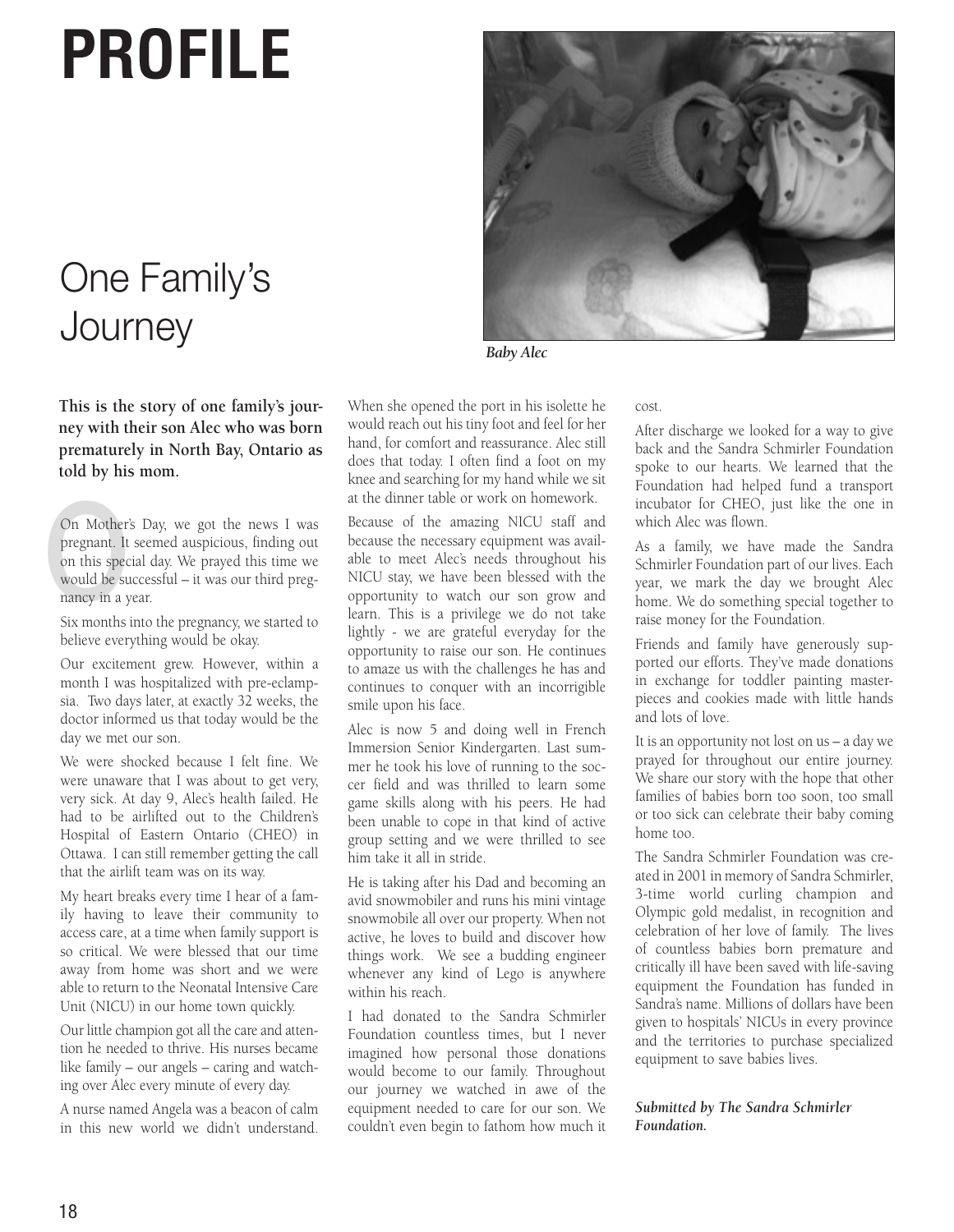## **CAGP FOUNDATION**

### Don Johnson CAGP gift will build Canadian giving

While the Canadian Association of Gift<br>Planners (CAGP) reached its 25th anniver-<br>sary this past November, the brand new<br>CAGP Foundation is only one year old as a<br>registered charity. With a mission to finan-Planners (CAGP) reached its 25th anniversary this past November, the brand new CAGP Foundation is only one year old as a registered charity. With a mission to financially support the development and promotion of excellence in strategic charitable gift planning in Canada, the CAGP Foundation concluded its first year with the announcement of a transformational gift of \$500,000 from Mr. Donald K. Johnson, O.C., LL.D.

Don Johnson is known to many Canadians as a generous philanthropist as well as a tireless advocate for charitable giving. Over two decades ago, Mr. Johnson and hundreds of volunteers across the country lobbied the government to remove the capital gains tax on charitable donations of listed securities. It was reduced by 50% in 1997 and eventually completely eliminated in 2006. Since then, Canadian charities have received over \$1 billion in gifts of stock every year.

Mr. Johnson continues to be a persistent voice for a capital gains exemption on the sale of private company shares or real estate when the proceeds of the sale are donated to a charity. It's estimated that this would result in an additional \$200 million in charitable donations annually.

CAGP is well known for its distinguished Government Relations Committee and its notable advocacy work, as well as for an outstanding education program. CAGP is a strong voice for tax policy that supports

charitable giving in Canada, it also ensures that fundraisers and professional advisors have the knowledge and skills necessary to support their donors and clients on their philanthropic journey, so that their ways of giving can be tax effective and efficient.

This work strongly aligns with Mr. Johnson's philanthropic values and it was that alignment that inspired him to pledge a gift of \$500,000 over 5 years to the CAGP Foundation. Mr. Johnson notes that, "Over the years, CAGP has been a critical and persuasive voice on issues related to incentives for charitable giving, and a leader in providing education to professionals who support Canada's donors in how to give more strategically to maximize impact. This pledge is a strong endorsement of that important work."

This significant gift will enable the CAGP Foundation to gain momentum in its quest to educate Canadians on the opportunities that strategic gift planning provides for donors and for charities. Canada has one of the most generous tax systems in the world when it comes to supporting charitable giving. There is no doubt that giving comes from the heart, but gifts of securities, life insurance or gifts in a will can also provide donors and their families with tax advantages that allow them to give more to charities, with a positive impact on their financial and estate plans. Yet for many donors and charities, the conversation stops at gifts of cash. Don Johnson wants to change that and



*Ruth MacKenzie* President & CEO of the CAGP

so does CAGP. They both believe that knowledge is the key to doing so.

Through this gift, the CAGP Foundation plans to expand access to education and training for fundraisers and for the array of allied professionals who recognize philanthropy as a service their clients are seeking.

Finally, Mr. Johnson hopes his gift will lead by example, adding "I invite others to join me in giving generously to the CAGP Foundation so that our vital charities can continue to benefit from their leadership."

CAGP and the CAGP Foundation are enormously grateful for Mr. Johnson's support and generosity. He is a true embodiment of what it means to be a philanthropist, and we invite others to express their appreciation for the tremendous impact he has had, and continues to have, on Canada's charitable sector.

*Ruth MacKenzie is the President & CEO of the Canadian Association of Gift Planners. CAGP inspires and educates the people involved in strategic charitable gift planning and is Canada's only professional association that connects fundraisers and professional advisors. They provide donors with innovative ways to achieve their philanthropic dreams. For more information visit https://www.cagp-acpdp.org*

*For more information or to support the CAGP Foundation visit https://www.cagpacpdp.org/en/cagp-foundation*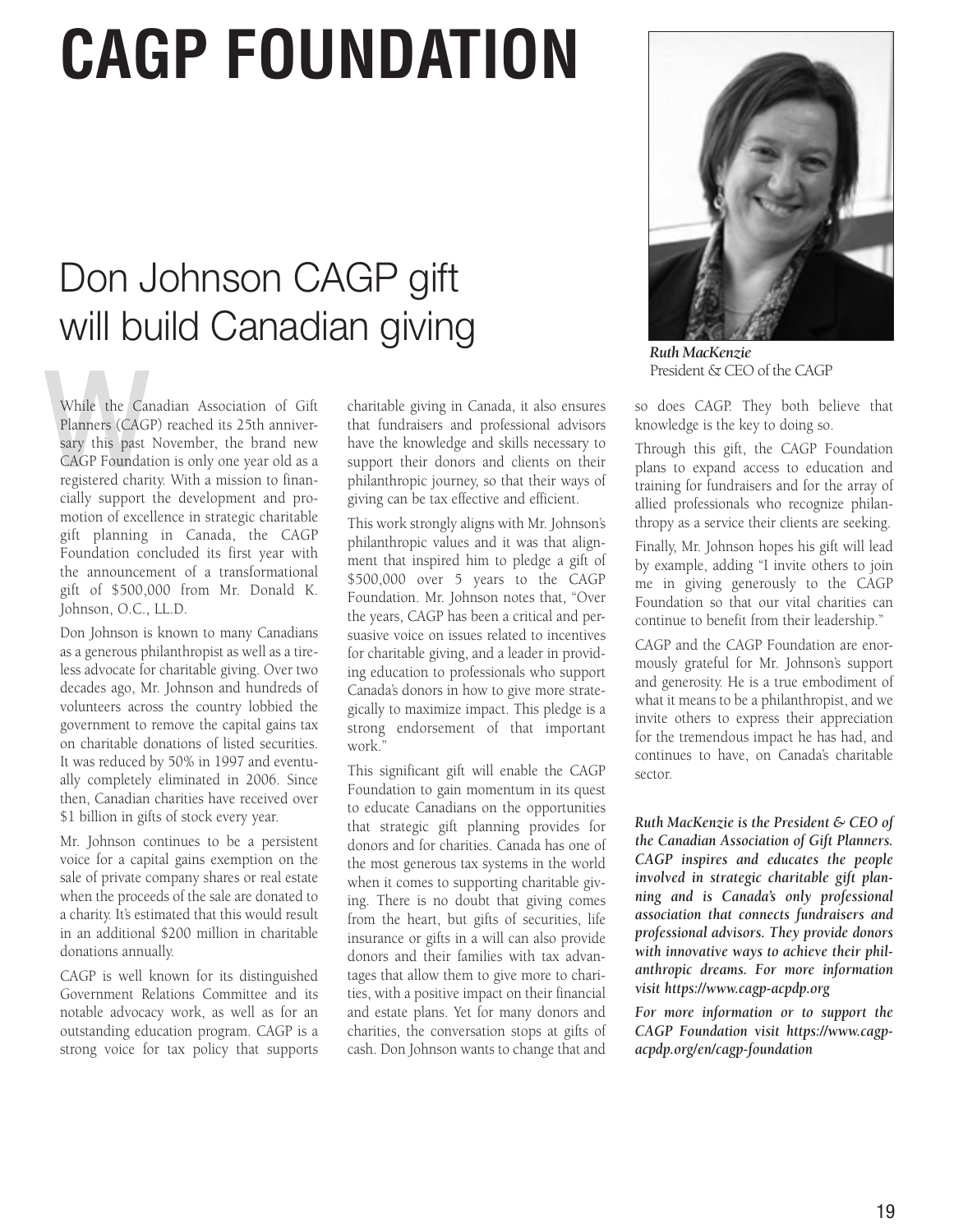## **PROFILE**

One Hundred Years and Still Much to Do The War Amps Celebrates a Century of Service



*Larman and a member of The War Amps Child Amputee (CHAMP) Program lay a rose at the grave of Curley Christian, the only quadruple amputee to survive the First World War.* 

A hundre<br>returning<br>ed The W<br>assist eacl<br>reality as A hundred years ago, amputee veterans returning from the First World War started The War Amps to share concerns and assist each other in adapting to their new reality as amputees. They never dreamed that this unique Association would become a household name to Canadians and that it would still be profoundly changing the lives of amputees, like Rob Larman, a century later.

Larman lost his right leg at the age of 14 after friends dared him to jump onto a moving train. He was enrolled in The War Amps Child Amputee (CHAMP) Program, which provides financial assistance for the cost of artificial limbs, peer support and regional seminars to young amputees.

The months following the accident were a low point in his life, but joining CHAMP was life-changing. "I went to my first CHAMP seminar convinced that I was the only teen in the world dealing with an amputation. Seeing so many other young amputees succeeding turned my life completely around," Larman says.

As a young adult, Larman began working at The War Amps Key Tag Service. It was originally launched in 1946 as a sheltered workshop so that amputees returning from the Second World War could not only work for competitive wages but also provide a service to Canadians that would generate funds for the Association's many programs. Today, it continues to employ amputees and people with disabilities.

The war amputee veterans Larman worked alongside took him under their wing and shared their lifetime of experience with amputation. "It moves me greatly to think of how these remarkable First and Second World War 'amps' enabled me to overcome my amputation, and I have been proud to, in turn, help the younger amputees who have come after me. With each new generation, this legacy is passed down again," says Larman, who is today the Director of The War Amps PLAYSAFE/DRIVESAFE Program.

He notes that The War Amps is entering its second century with the motto, "Still Much to Do!"

"Our work has expanded to include a diversity of issues from financial assistance for artificial limbs, to providing a voice for amputees' rights, to our role as the centre of excellence in living with amputation and more. Although the Association has developed many innovative and unique programs over the past 100 years, there is still much to do to ensure amputees have the proper artificial limbs they need to lead full and active lives," says Larman.

The Association's work also includes continuing to ensure the needs of Canada's war amputee veterans are being met. "As much as we have fought the battle for veterans since 1918, we still have a modern day battle to fight to challenge the government to ensure they are treating war amputee veterans fairly," Larman says.

He adds that there are similar battles to be fought for adults in this country. "We are certain that many Canadians would be shocked to find out that those who suffer the loss of a limb are not adequately covered by their provincial or private health insurance plans for artificial limbs, and that several provinces provide no funding at all."

Larman notes that The War Amps attempts to fill these gaps where it can, contributing thousands of dollars toward the cost of artificial limbs, all without receiving government grants. "As a charity relying on public donations, our funds can only go so far, and so we have established a 'Crusade for Reform' with the goal of educating the government and insurers on the medical necessity of artificial limbs."

He emphasizes that the work of The War Amps would not be possible without the public's support of the Key Tag and Address Label Service. "With this support, our commitment remains to continue these battles and to improve the lives of amputees long into the future."

Donors may also choose to leave an estate donation in their wills, whether as a firsttime donation or as a way to continue their support of the Association's work that was so meaningful to them during their lifetime.

A family member of one of these donors wrote to The War Amps to explain the reason behind his gift: "My uncle was a very special man with a generous heart and he couldn't think of a worthier cause than helping child amputees. He knew you would use this money well to bring smiles to children's faces and make their challenges easier."

Another wrote of a similar gift, "Barbara knew the many ways that The War Amps helps child and adult amputees. She felt strongly that her gift would make a positive difference in their lives."

Larman concludes that The War Amps is grateful for the support of Canadians in any form. "With so many charities to choose from, we do not take this support for granted, and we work continuously to ensure that these funds are put to the very best  $_{11}$ se."

*Submitted by staff at The War Amps*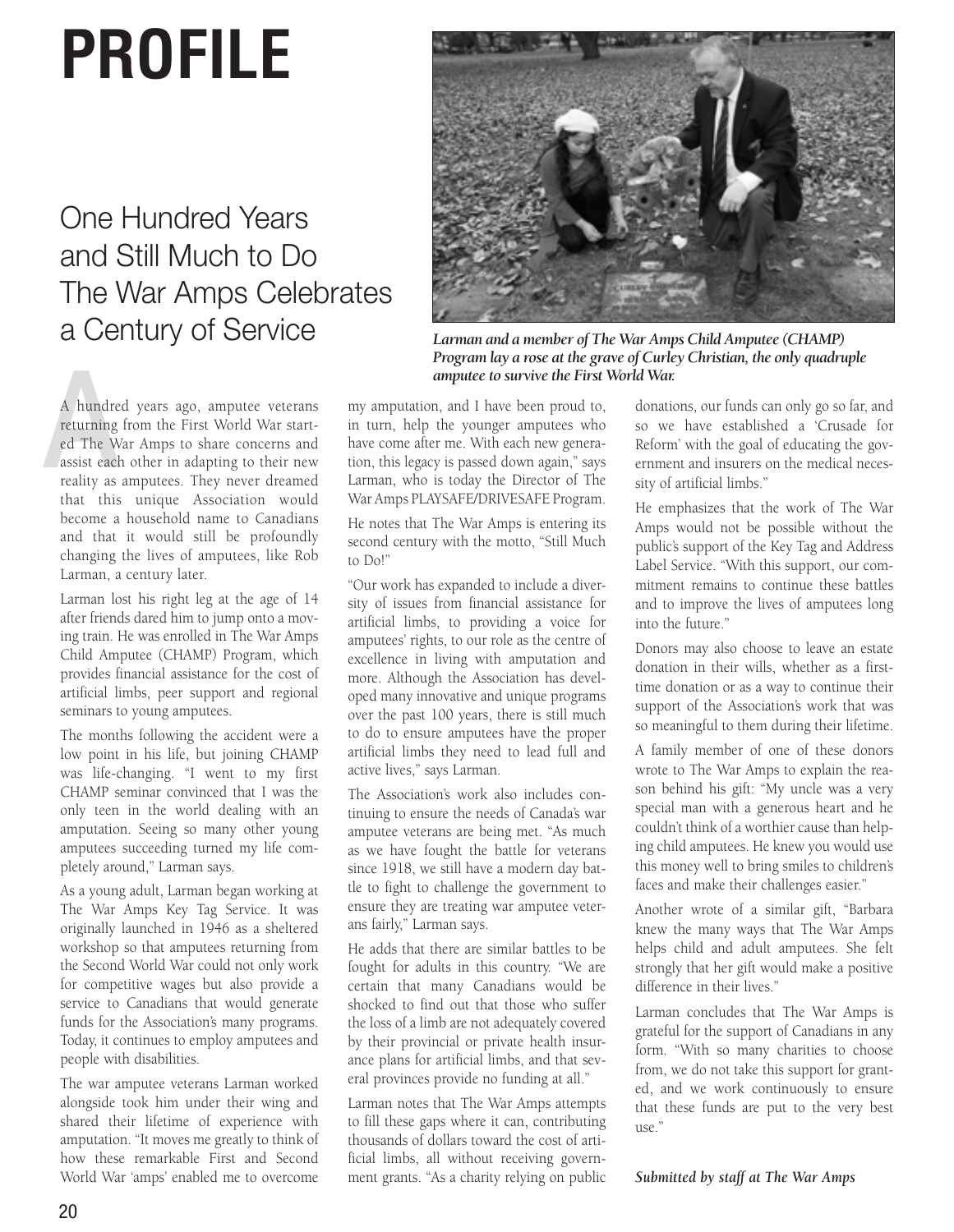## **DONATION TAX CREDITS**

### Opportunity is knocking for charity sector

Readers in the charity sector certainly had good reason to ignore the tumult that followed the federal government's 2017 tax proposals given that those proposals did not purport to directly affect the regulation Readers in the charity sector certainly had good reason to ignore the tumult that followed the federal government's 2017 tax lowed the federal government's 2017 tax<br>proposals given that those proposals did of donations or the charities themselves. Nevertheless, a review of the taxation of private corporations presented a literal golden opportunity for charities. The opportunity persists even if the tax fight seems to be over.

Basically, the tax proposals were intended to tax owners of private corporations in to tax owners or private corporations in<br>ways that had previously been known but ways that had previously been known but were exempted. The discussion of the taxation of private corporations should have been, and still can be, an opportune time to discuss the donation of shares of privately held corporations to charity. If for no vately held corporations to charity. If for no<br>other reason the donation of shares can be a convenient and generous way to avoid tax. specific percentages are applied to determine the set of the set of the set of the set of the set of the set o<br>Set of the set of the set of the set of the set of the set of the set of the set of the set of the set of the basically, the tax proposals were intended mere ener  $\alpha$ 

Canada's Income Tax Act currently allows Earlianda's income Tax Tect euriently anows<br>for the donation of privately held securities to the donation of privately neta securities<br>(in the Income Tax Act they are called, along with other things, "non-qualifying" along with other things, hon-qualitying<br>securities"). However, unlike shares of securities *f*. Thowever, unlike strates of publicly traded corporations, upon donapublicly traded corporations, upon dona-<br>tion the capital appreciation on these then the captur appreciation on these non in capital appreciation on these  $\frac{1}{2}$  and  $\frac{1}{2}$  and  $\frac{1}{2}$  and  $\frac{1}{2}$  and  $\frac{1}{2}$  and  $\frac{1}{2}$  and  $\frac{1}{2}$  and  $\frac{1}{2}$  and  $\frac{1}{2}$  and  $\frac{1}{2}$  and  $\frac{1}{2}$  and  $\frac{1}{2}$  and  $\frac{1}{2}$  and  $\frac{1}{2}$  and  $\frac{1}{2}$  and  $\frac{1}{2}$  a

praced to take a.<br>To understand the difference in tax results, imagine a family-owned business where the shares were held by a couple and, over the past 30 or 40 years, the shares have Ince past 50 or 40 years, the shares have<br>significantly appreciated in value. Assuming that the couple donated the Assuming that the couple donated the shares to an arm's length charity while the and *all all also length* enamy while the individuals were alive, the resulting donamarriadals were alree, the resulting donation tax credit would offset the taxes owing. by an amount slightly less than double (depending on the province). This means the couple would have additional tax credits to offset their taxes from other sources. ho understand the difference in tax results, significantly appreciated in value. Readers in good reass<br>lowed the proposals<br>not purpcosals not purpcosals<br>not purpcosals<br>not purpcosals<br>not purpcosals<br>of donation<br>seems to 1<br>Basically, to tax own ways that<br>were exem tion of p been, and to discuss<br>vately he to understand the difference in tax results, the past  $30.01$  TO years, the shares have the complete complete complete complete the tax of the tax the tax the tax the tax the tax the tax the tax the<br>A complete the tax the tax the tax the tax the tax the tax the tax the tax the tax the tax the tax the tax the

If these same holdings were shares of a publicly traded corporation, there would be no tax on the appreciation in value and the entirety of the donation tax credits would be available to offset taxes owing<br>from other sources. from other sources.

Philosophically, there is no distinction to be made between the shares of a publicly held company and one that is privately held. In the context of the proposals -where one of the government arguments is that it is trying to level the playing field among workers -- one would imagine the levelling of the playing field between publicly traded securities and privately traded securities would be a direct extension of the government's logic. The second area of the second area of difference in tax rates contained to the most contained to the most contained to the most contained to the most contained to the most contained to the most contained to the most contained to the most contained to the most

And, for the charity sector, the donation of privately held securities could be a huge provately here securities could be a huge<br>untapped pot of gold. Such corporations hold private businesses, shares of other note private businesses, shares or other corporations (including publicly traded corporations (including publicly traded ones), and real estate. In the case of busiones), and team estate. In the case of sush nesses, just because it is privately held does not mean it is small. Indeed many huge businesses are privately held (for example Four Seasons Hotels and Resorts, Joe Fresh, and McCain Foods). While there does not appear to be any exact data to support, it is likely that a majority of the support, it is intery that a majority of the oft-discussed trillion dollar wealth transfer on-discussed trimon donar weathr transier<br>is composed of shares of privately held corporations. and the characteristic spin that the same holdings were shares of a most of the discussed red by the same hold by the same in the approximation 2017 tax be no tax on the approximation in value and positive consider the ma And, for the charity sector, the donation of<br>privately held securities could be a huge<br>untapped pot of gold. Such corporations antapped por or gold. Such corporations ables not appear to be any exact that to

Those who have been in the sector long enough may remember that tax on the enough may remember that tax on the enough may remember that tax on the donation of publicly traded securities did not occur all at once. It was reduced by half and then completely for a five-year term and then became a permanent full exemption. A similar approach can and should be taken on the donation of privately traded securities particularly because there are concerns which exist with this asset class



*Adam Aptowitzer* Drache Aptowitzer LLP

that did not with their public analogues.

The two main concerns on the donation of privately traded securities relate to their valuation and control of the corporation after donation. But the Income Tax Act already contains measures specifically to  $deal$  with these concerns  $-$  in this context. So, while no new mechanisms need to be designed, the greater volume which would undoubtedly arise from a more favourable tax treatment may necessitate a period of tax treatment may necessitate a period of<br>testing and review. For this reason, the sensible steps taken before the implementation of the exemption for publicly traded ration of the exemption for publicly traded<br>securities should be followed here. securities should be followed field.

Creating or supporting the incentive to donate these shares would be a boon to the entire charitable sector. Given the controversy created by the 2017 proposals, now would be the perfect time for government to sweeten the pot and extend favourable tax treatment to donors of privately held shares. Making this change would not only provide logical consistency within the Income Tax Act but it would serve to mitigate the increased tax burden incurred by those most likely to donate.

While the charitable sector's ability to while the changes seekers asing to<br>lobby for such change is limited by rules governing political activities, representa- $\frac{1}{2}$  tives of charities could approach their respective Member of Parliament or Senate respective member of ratitalitent of senate<br>representatives and make them aware of representatives and make them aware of the positive impact this option may have on the charitable sector. Province the changiant sectors ability to toppy for such change is immed by fully soverning political activities, representawes or channes could approach their some positive impact this option may have

Editor's Note: Adam Aptowitzer has recently published a paper with C.D. Howe Institute, outlining these suggestions from a technical perspective.

Adam Aptowitzer is a lawyer at **Drache Aptowitzer LLP in Ottawa,** *Ontario*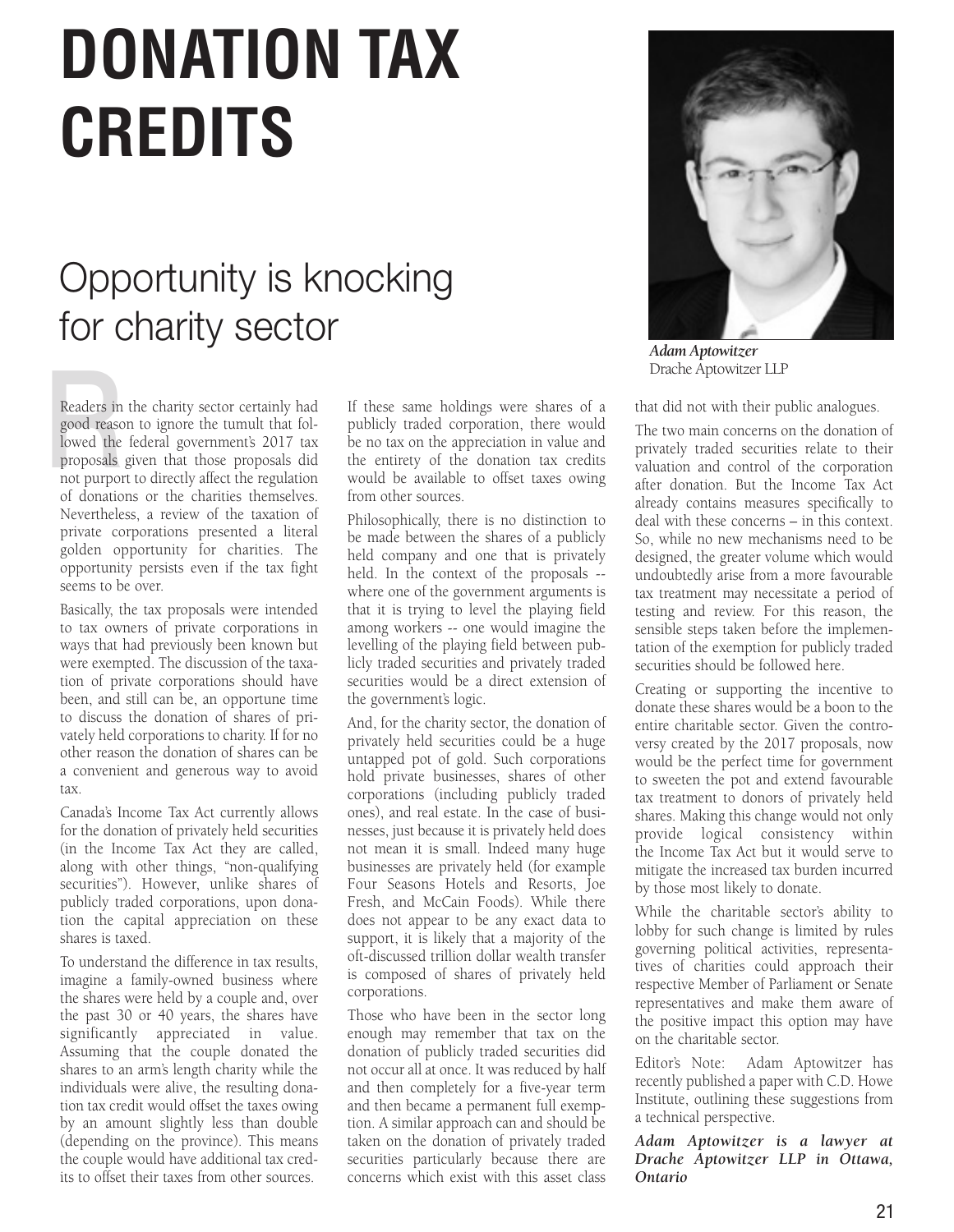

#### OF GIVING IN CANADA **EXECUTIVE SUMMARY**

Charities a<br>our econor<br>ception of<br>every comm<br>deliver heal Charities are a key part of our society and our economy. They are integral to our conception of what being Canadian means. In every community across the country, they deliver health, education and social services; they cater to our cultural, recreational and spiritual needs; and they work to protect animals and our natural environment. They provide opportunities for personal growth and community engagement; they offer established and regulated ways to fulfill our philanthropic goals; and they employ a significant proportion of the population. Although the money charities use to fulfill their missions comes from many sources – including government, business, and the sale of goods and services – almost all organizations rely to some extent on donations from individual Canadians.

**Thirty Years of Giving in Canada** draws on a number of different data sources to present a detailed and comprehensive picture of charitable donations in Canada and the giving behaviours of individual Canadians. It uses taxfiler data to explore how levels of giving have changed over the past three decades, with a specific focus on trends by sex, age, income and region. It uses survey data to look at donors – the causes they support, the ways they give, their motivations for giving, and what prevents them from giving more. It discusses how the rise of the internet and new forms of online interaction have affected giving, as well as how giving is learned. Finally, it

presents detailed analyses of the behaviours and attitudes of three key population groups: younger Canadians, older Canadians, and new Canadians.

#### *Key Findings*

#### *How generous are Canadians?*

We estimate that individual Canadians gave approximately \$14.3 billion in receipted and unreceipted donations to registered charities in 2014. Claimed donations have increased 150% in real terms since 1985. However, the proportion of taxfilers claiming donations has been falling steadily since 1990, which means charities are relying on an ever-smaller proportion of the population for donations. Total donations have continued to rise only because those who give are giving more. Recent research comparing levels of charitable giving in several countries found that Canada has the third highest level of giving, following the United States and New Zealand (Charities Aid Foundation, 2016).

#### *How do generational shifts affect the giving landscape?*

The Baby Boom generation1 has been the most important component of the donor pool for the past 30 years and is responsible for more than 40% of total donations since 2000. However, the peak donation rate of Boomers was lower than the peak donation rates of earlier generations and it appears the peak donation rates of Generation X and

Generation y will be even lower. The giving habits of Generation y are particularly worrisome. Both the donation rates and average donations of this group are low and increasing very slowly. On a more positive note, younger Canadians are less likely than older Canadians to express negative views about charities.

IMAGI

Fondation **Rideau Hall Foundation** 

CANADA

#### *What causes do Canadians support?*

Canadians support charities working in a wide variety of areas. However, more than three quarters of all donated dollars go to the "big four" causes: Religion, Health, Social Services and International. Giving to Religious organizations is decreasing, but still accounts for the largest portion

of donations. Large proportions of the population give to Health and Social Services organizations, but the amounts given are low compared to Religion. Giving to International causes is increasing, both in terms of the amounts donated and the number of Canadians donating.

#### *What are the trends relating to gender and income?*

Charities have always relied heavily on donations from those who are in the best position, financially, to give. Historically, this meant that wealthy males dominated the donor pool. There is evidence this has changed somewhat over the past thirty years. Men continue to be more likely to claim donations and to donate more, but

<sup>1</sup> In this report, generations are defined by birth year as follows: Greatest (1925 or earlier), Silent (1926 to 1945), Boomers (1946 to 1965), Generation X (1966 to 1980), *Generation Y (1981 or later).*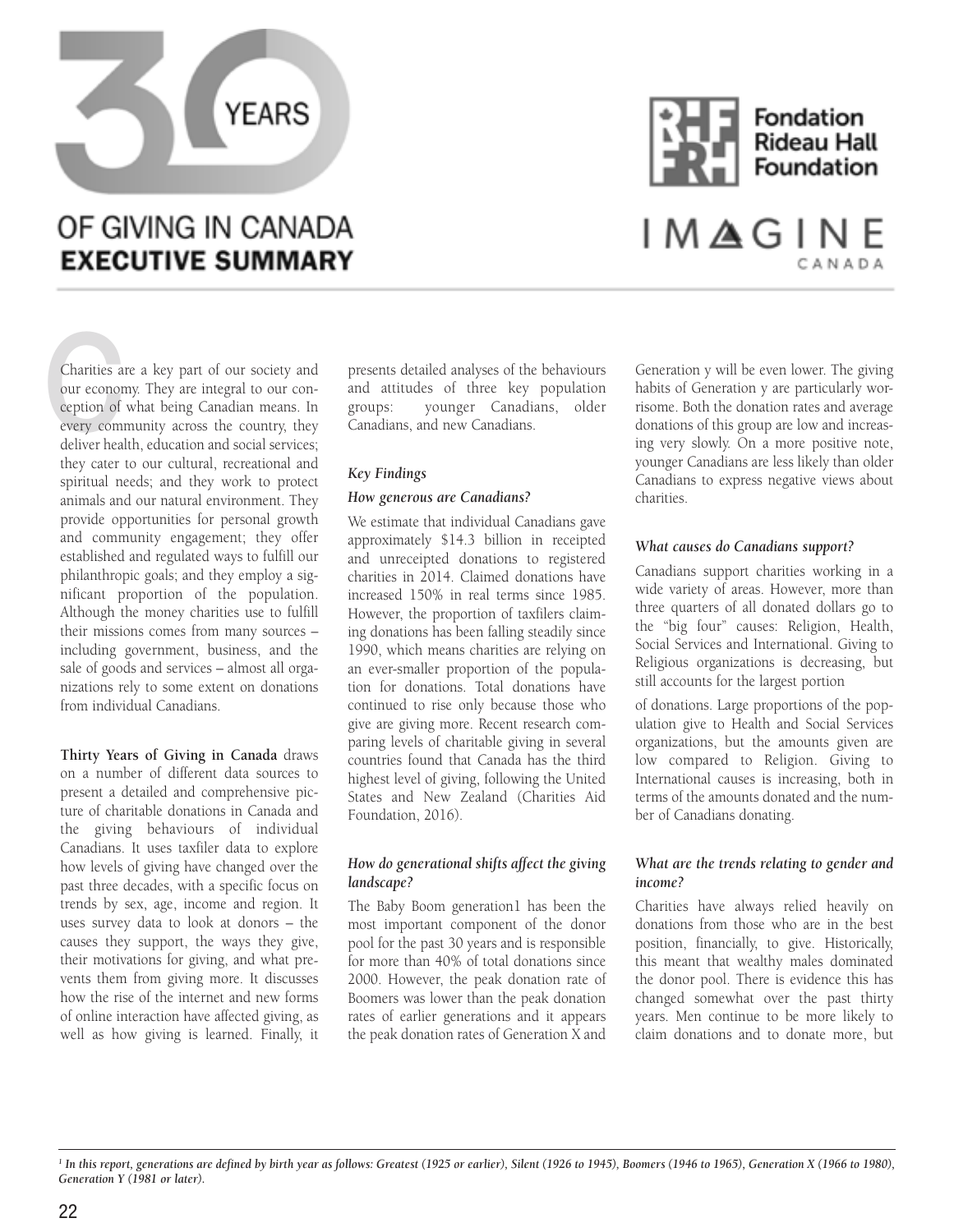women now represent a larger percentage of the donor pool and a greater proportion of the money donated than they did in the 1980s. Over the same period, however, Canadian charities have become more dependent on affluent Canadians. In 1985, the top 1% of taxfilers (then earning \$80,000 and up) accounted for only 16% of donations. In 2014, the top 1% (those earning \$250,000 and up) accounted for 31% of donations.

#### *What are the regional trends?*

Since the 1980s, residents of Ontario and the Prairies have been the most likely to claim donations. The largest average donations, however, have come from Alberta and British Columbia. Average donations are lowest in Quebec and Atlantic Canada. Since 1985, total donations have increased the most in Alberta and British Columbia and least in Atlantic Canada and the Prairies.

#### *How do new Canadians give?*

Immigrants to Canada are much more likely to give to Religious organizations than are those born in Canada, and they give a larger proportion of the money they donate to these organizations. They are almost twice as likely to say they donate because of religious obligations. Immigrants are also more likely to say they didn't know where to give or couldn't find a cause worth supporting, and they are more concerned about charity fraud or scams.

#### *What motivates Canadians to give?*

The reasons Canadians give have remained remarkably consistent over time with the top three motivators being compassion towards those in need, personal belief in the cause, and the desire to make a contribution to the community. The only notable changes are an increase in the percentage of donors citing tax credits as a reason for giving, and a decrease in the percentage citing religious obligations.

#### *What keeps Canadians from giving more?*

There is evidence that Canadian donors are becoming more critical of charities and nonprofits. While still fairly low, the percentage of donors saying they have trouble finding a cause worth supporting has increased.

Between 2004 and 2010 there was also an increase in the percentage of

donors who were concerned their money would not be used efficiently. When pressed to explain this view, the majority of people said the charity was not able to explain where or how the donation would be spent. In this context, it is interesting to note that a quarter of Canadians say they are happy with how much they gave to charity in the preceding year, but admit they could have given more.

#### *How has the internet affected giving?*

The internet has changed the way Canadians – and Canadian charities – communicate and interact. In 2013, 12% of Canadians reported making at least one donation online, accounting for \$860 million or 7% of total donations; current figures are likely higher. Canadians who are younger, more educated, and those with higher incomes are more likely than others to donate online. Crowdfunding, while attracting great interest from charities, appears to play a small role. Since 2013, charities and nonprofits have accounted for roughly a quarter of total funds raised via crowdfunding, approximately

\$35 million in 2015 (National Crowdfunding Association of Canada, 2016).

#### *Where do Canadians learn about giving?*

Giving is a learned behaviour. Canadians who participate in community-oriented activities when they are young (e.g., religious organizations, youth groups, student government, organized sports, door-to-door canvassing, volunteering) or observe people they admire helping others are more likely to donate as adults. They also tend to donate more.

#### *Conclusions*

The findings presented in Thirty Years of Giving in Canada suggest that, despite the unquestionable generosity of Canadians, much could be done to increase giving in this country. Finding ways to more effectively engage young people and new Canadians would be particularly beneficial. The expansion of formal efforts to teach young people about giving, in both secondary schools and in colleges and universities, would be one way to do this. efforts to encourage well-off

Canadians to dig a bit deeper would also be useful. Finally, charities would likely reap significant rewards from finding ways to more effectively engage immigrants to this country. even small increases in the proportion of Canadians who give and/or small increases in average donation amounts would have an enormous impact.

Time is of the essence, however. The Boomer generation, which has been the mainstay of the charitable sector for most of the past 30 years, is aging. There is a limited amount of time left to tap into the philanthropic impulses of this generation and it is unclear if younger generations will be willing or able to take their place. The evidence suggests this will be a challenge, but it is not a lost cause. Although they give less than earlier generations, young Canadians do have generally positive attitudes towards charities. This is not always the case with immigrants. Over the coming decades, immigrants will make up an even greater percentage of the population and this group can be unfamiliar with and distrustful of the charitable sector.

Finally, the ways Canadians give and the causes they give to are changing. Charities are increasingly connecting with Canadians online and online giving is becoming more important. Religious organizations are still the top destination for charitable donations but are receiving a smaller proportion of donated dollars than they have in the past. This is both a challenge and an opportunity for the sector. Organizations that are adept at understanding changing attitudes and preferences will be in a better position to adapt their messages and tactics. To navigate this uncertain future, the sector will need more and better data and strong digital strategies to facilitate future giving. Collective efforts to encourage a more robust giving culture should be strongly considered.

*rhf-frh.ca/30years | imaginecanada.ca/30years* 

*Copyright © 2018, Rideau Hall Foundation and Imagine Canada* 

*From the full report: 30 Years of Giving in Canada – The Giving Behaviour of Canadians: Who gives, how, and why? (David Lasby and Cathy Barr)*